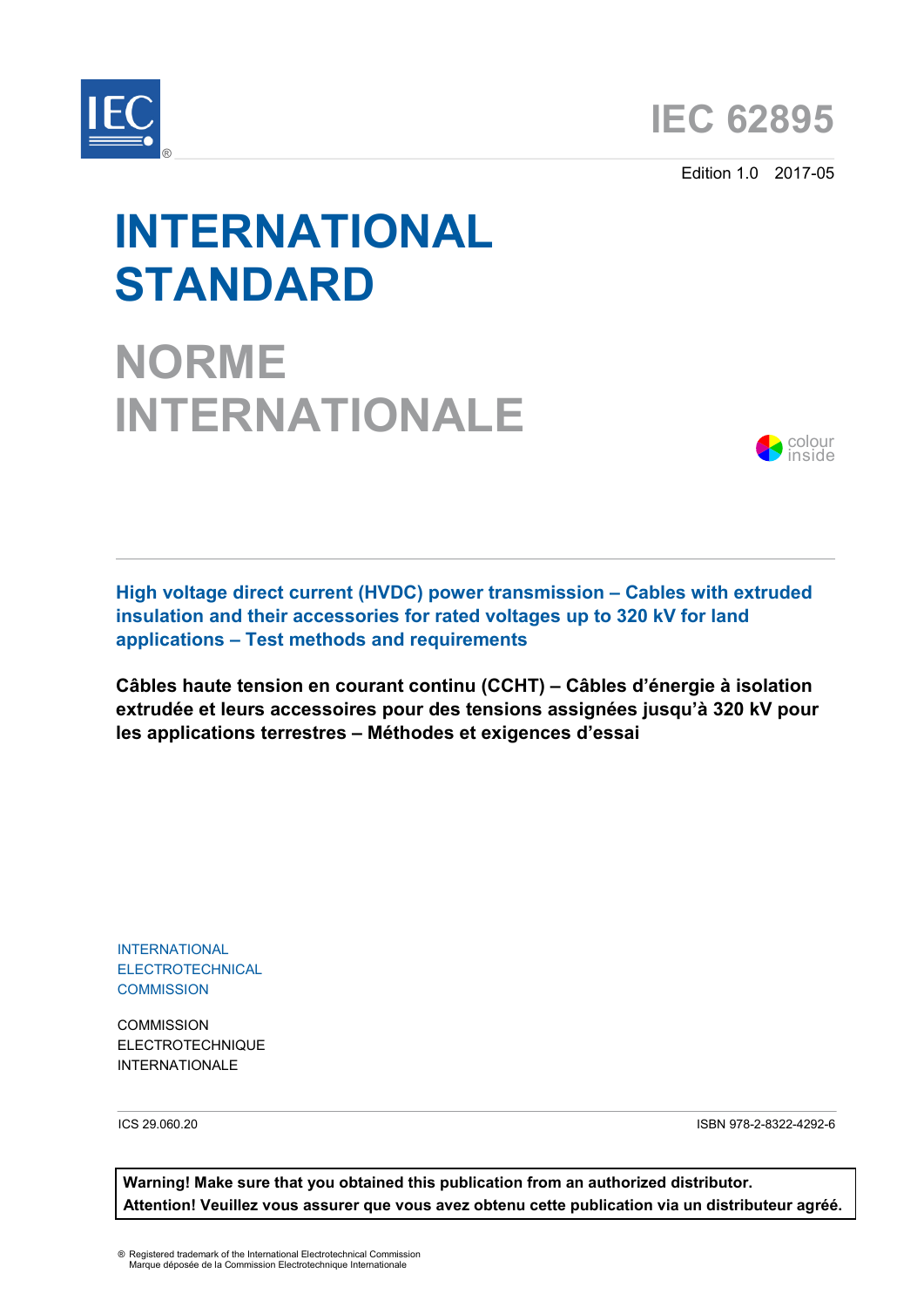# CONTENTS

| 1 |              |                                                                                   |  |
|---|--------------|-----------------------------------------------------------------------------------|--|
| 2 |              |                                                                                   |  |
| 3 |              |                                                                                   |  |
|   | 3.1          | Definitions of dimensional values (thicknesses, cross-sections, etc.) 11          |  |
|   | 3.2          |                                                                                   |  |
|   | 3.3          |                                                                                   |  |
| 4 |              |                                                                                   |  |
|   | 4.1          |                                                                                   |  |
|   | 4.2          |                                                                                   |  |
|   | 4.3          |                                                                                   |  |
|   | 4.4          |                                                                                   |  |
|   | 4.4.1        |                                                                                   |  |
|   | 4.4.2        |                                                                                   |  |
|   | 4.4.3        |                                                                                   |  |
|   | 4.4.4        |                                                                                   |  |
|   | 4.5          |                                                                                   |  |
| 5 |              |                                                                                   |  |
| 6 |              |                                                                                   |  |
| 7 |              |                                                                                   |  |
| 8 |              |                                                                                   |  |
|   | 8.1          |                                                                                   |  |
|   | 8.2          |                                                                                   |  |
|   | 8.3          |                                                                                   |  |
|   | 8.4          |                                                                                   |  |
|   | 8.5          |                                                                                   |  |
|   | 8.5.1        |                                                                                   |  |
|   | 8.5.2        |                                                                                   |  |
|   | 8.5.3        |                                                                                   |  |
|   | 8.6          |                                                                                   |  |
|   | 8.7          |                                                                                   |  |
|   | 8.8          |                                                                                   |  |
| 9 |              | Routine tests on cables and on the main insulation of prefabricated accessories20 |  |
|   | 9.1          |                                                                                   |  |
|   | 9.2          |                                                                                   |  |
|   | 9.3          |                                                                                   |  |
|   |              |                                                                                   |  |
|   | 10.1         |                                                                                   |  |
|   | 10.2         |                                                                                   |  |
|   | 10.3<br>10.4 |                                                                                   |  |
|   | 10.5         | Measurement of electrical resistance of conductor and of metal                    |  |
|   |              |                                                                                   |  |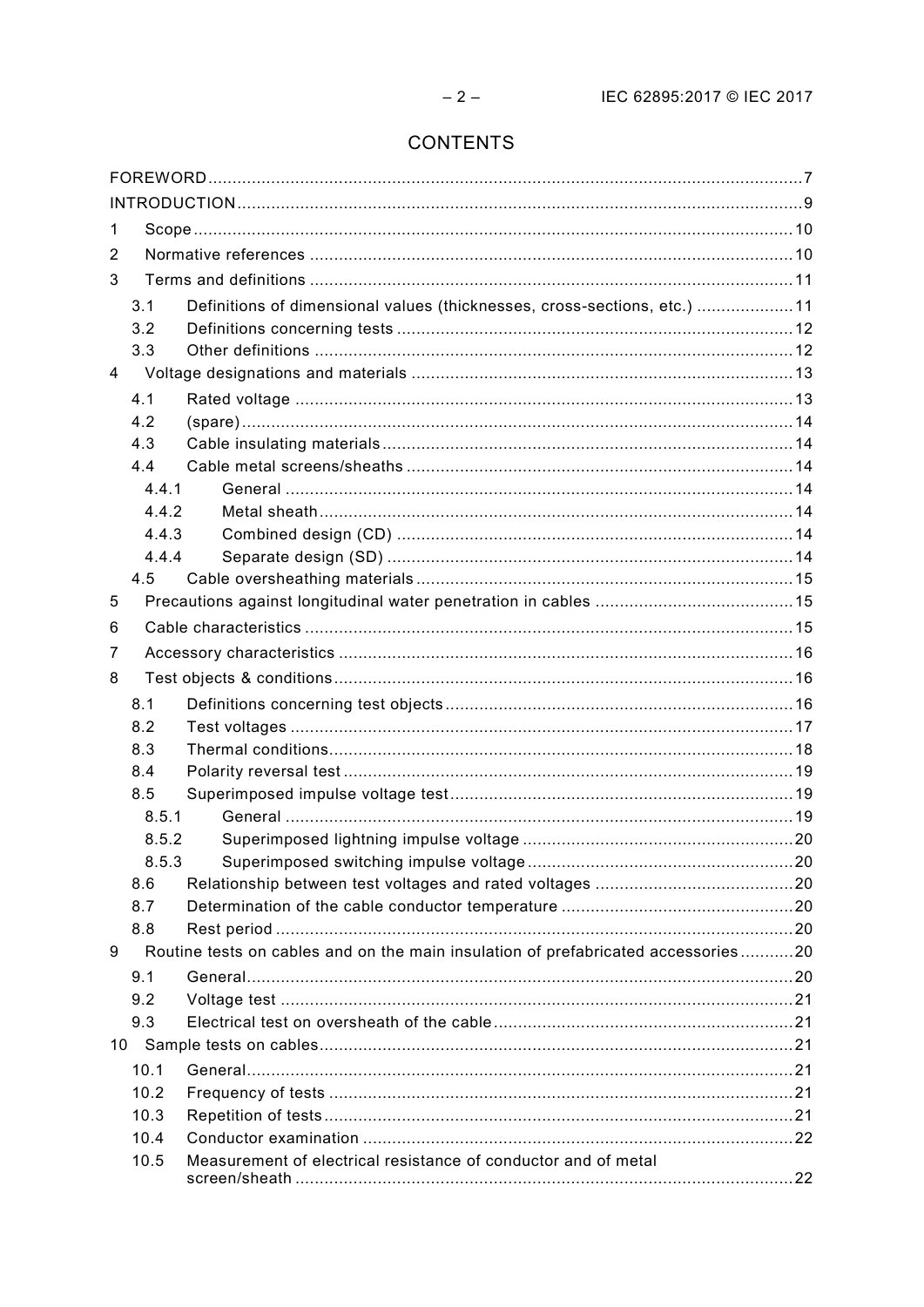| 10.6    | Measurement of thickness of insulation and cable oversheath 22                      |  |
|---------|-------------------------------------------------------------------------------------|--|
| 10.6.1  |                                                                                     |  |
| 10.6.2  |                                                                                     |  |
| 10.6.3  |                                                                                     |  |
| 10.7    |                                                                                     |  |
| 10.7.1  |                                                                                     |  |
| 10.7.2  |                                                                                     |  |
| 10.8    |                                                                                     |  |
| 10.9    |                                                                                     |  |
| 10.9.1  |                                                                                     |  |
| 10.9.2  |                                                                                     |  |
|         |                                                                                     |  |
| 10.11   |                                                                                     |  |
| 10.11.1 |                                                                                     |  |
| 10.11.2 |                                                                                     |  |
|         |                                                                                     |  |
|         |                                                                                     |  |
|         |                                                                                     |  |
|         |                                                                                     |  |
| 11.1    |                                                                                     |  |
| 11.2    |                                                                                     |  |
|         |                                                                                     |  |
| 12.1    |                                                                                     |  |
| 12.2    |                                                                                     |  |
| 12.3    |                                                                                     |  |
| 12.4    |                                                                                     |  |
| 12.4.1  |                                                                                     |  |
| 12.4.2  |                                                                                     |  |
| 12.4.3  |                                                                                     |  |
| 12.4.4  |                                                                                     |  |
| 12.4.5  |                                                                                     |  |
| 12.4.6  |                                                                                     |  |
| 12.4.7  |                                                                                     |  |
| 12.5    | Non-electrical type tests on cable components and on complete cable31               |  |
| 12.5.1  |                                                                                     |  |
| 12.5.2  |                                                                                     |  |
| 12.5.3  | Tests for determining the mechanical properties of insulation before and            |  |
| 12.5.4  | Tests for determining the mechanical properties of oversheaths before               |  |
| 12.5.5  | Ageing tests on pieces of complete cable to check compatibility of                  |  |
| 12.5.6  |                                                                                     |  |
| 12.5.7  |                                                                                     |  |
| 12.5.8  | Test on PVC oversheaths (ST <sub>1</sub> and ST <sub>2</sub> ) at low temperature33 |  |
| 12.5.9  |                                                                                     |  |
| 12.5.10 |                                                                                     |  |
| 12.5.11 |                                                                                     |  |
| 12.5.12 |                                                                                     |  |
|         |                                                                                     |  |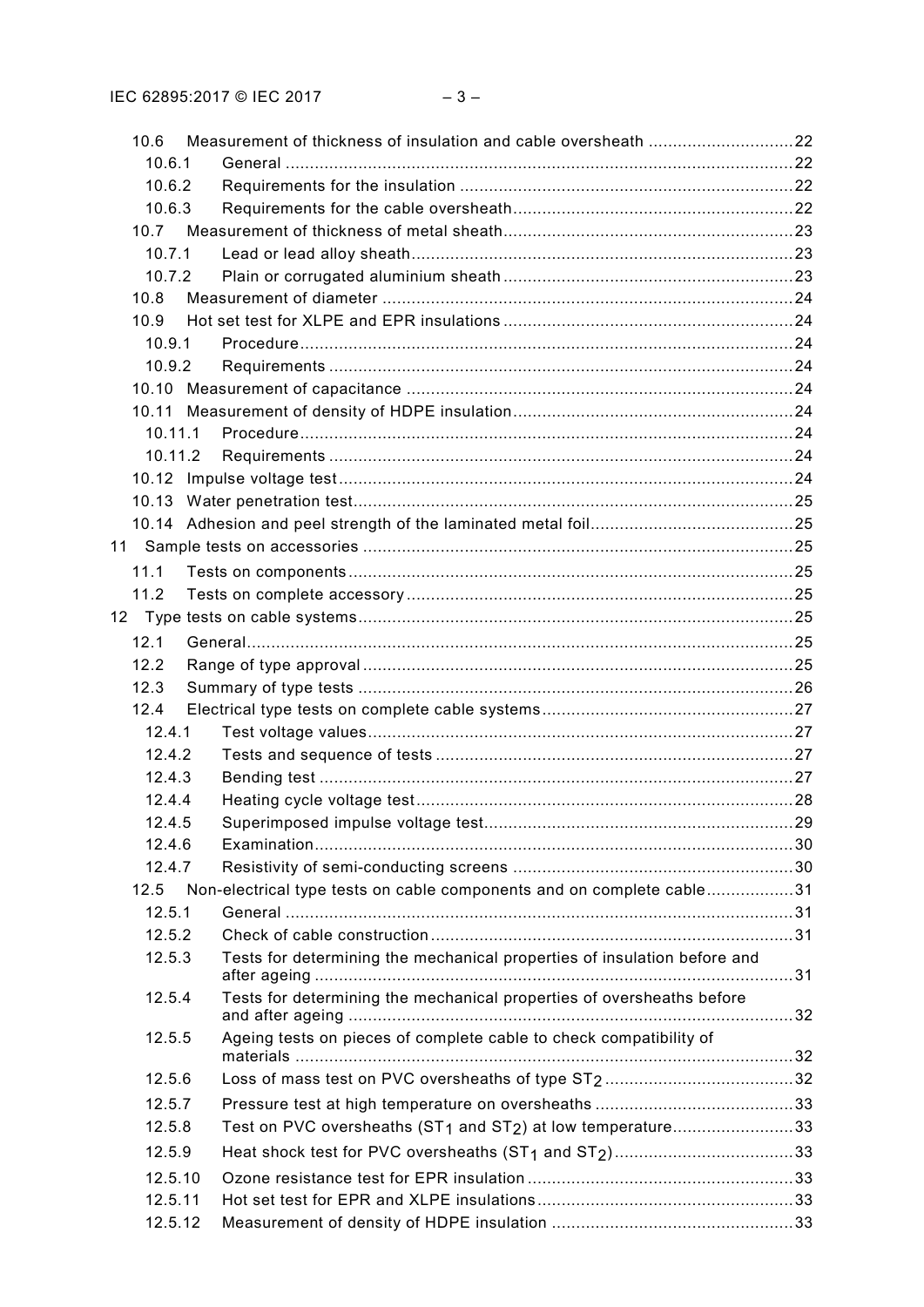| 12.5.13<br>Measurement of carbon black content of black PE oversheaths (ST3        |  |
|------------------------------------------------------------------------------------|--|
| 12.5.14                                                                            |  |
| 12.5.15                                                                            |  |
| 13                                                                                 |  |
| 13.1                                                                               |  |
| 13.2                                                                               |  |
| 13.2.1                                                                             |  |
| 13.2.2                                                                             |  |
| 13.2.3                                                                             |  |
| 13.2.4                                                                             |  |
| 13.2.5                                                                             |  |
| 13.2.6                                                                             |  |
| 13.3                                                                               |  |
| 14                                                                                 |  |
| 15                                                                                 |  |
| 16                                                                                 |  |
| 16.1                                                                               |  |
| 16.2                                                                               |  |
| 16.3                                                                               |  |
| 16.4                                                                               |  |
| Annex A (informative) Determination of the cable conductor temperature45           |  |
| A.1                                                                                |  |
| A.2                                                                                |  |
| A.2.1                                                                              |  |
| A.2.2                                                                              |  |
| A.2.3                                                                              |  |
| A.3                                                                                |  |
|                                                                                    |  |
| Annex C (informative) List of type and prequalification tests of cable systems 50  |  |
| Annex D (normative) Method of measuring resistivity of semi-conducting screens 51  |  |
|                                                                                    |  |
|                                                                                    |  |
| E.1                                                                                |  |
| E.2                                                                                |  |
| E.3                                                                                |  |
| Annex F (normative) Tests on components of cables with a longitudinally applied    |  |
| F.1                                                                                |  |
| F.2                                                                                |  |
| F.3                                                                                |  |
| Annex G (informative) Development test on cable and cable system with longitudinal |  |
|                                                                                    |  |
| G.1                                                                                |  |
| G.2                                                                                |  |
| G.2.1                                                                              |  |
| Tests on cable system - Short circuit test including accessories57<br>G.2.2        |  |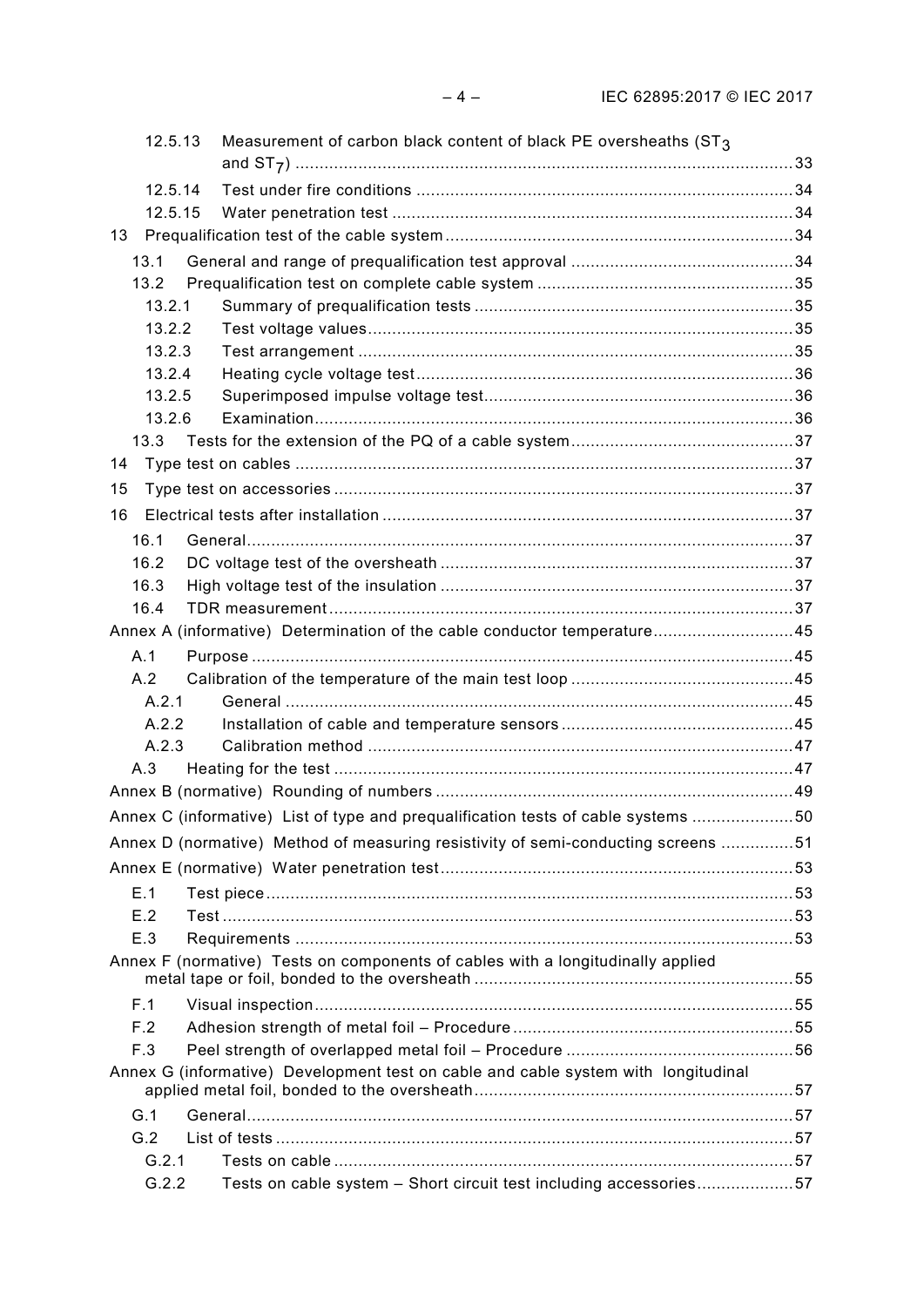| H.1                                                                                          |  |
|----------------------------------------------------------------------------------------------|--|
| H.2                                                                                          |  |
| H.3                                                                                          |  |
| H.4                                                                                          |  |
| H.4.1                                                                                        |  |
| Assemblies embodying accessories without sheath sectionalizing<br>H.4.2                      |  |
| Assemblies embodying accessories with sheath sectionalizing<br>H.4.3                         |  |
| H.5                                                                                          |  |
|                                                                                              |  |
|                                                                                              |  |
|                                                                                              |  |
| Figure 1 - Example of configuration of test objects within a test loop17                     |  |
| Figure 2 - Schematic representations of the switching impulse and lightning impulse          |  |
| Figure A.1 - Schematic of sensor position in test set-up for the reference loop and the      |  |
| Figure A.2 - Example of an arrangement of the temperature sensors on the conductor           |  |
| Figure D.1 - Preparation of samples for measurement of resistivity of conductor and          |  |
| Figure E.1 - Schematic diagram of apparatus for water penetration test 54                    |  |
|                                                                                              |  |
|                                                                                              |  |
|                                                                                              |  |
| Figure F.3 - Test arrangement for peel strength of overlapped metal foil56                   |  |
| Figure J.1 - Circuit diagram for TDR testing, traditional transmission line diagram, $\pi$ - |  |
|                                                                                              |  |
|                                                                                              |  |
| Table 3 - Test requirements for particular characteristics of insulating compounds for       |  |
| Table 4 – Non-electrical type tests for insulating and oversheath compounds for cables 39    |  |
|                                                                                              |  |
|                                                                                              |  |
|                                                                                              |  |
|                                                                                              |  |
| Table 8 - Sequence of switching and lightning impulse test for LCC type test40               |  |
| Table 9 - Sequence of switching and lightning impulse test for VSC type test40               |  |
| Table 10 - Test requirements for mechanical characteristics of insulating compounds          |  |
| Table 11 - Test requirements for mechanical characteristics of oversheathing                 |  |
| Table 12 - Test requirements for particular characteristics of PVC oversheathing for         |  |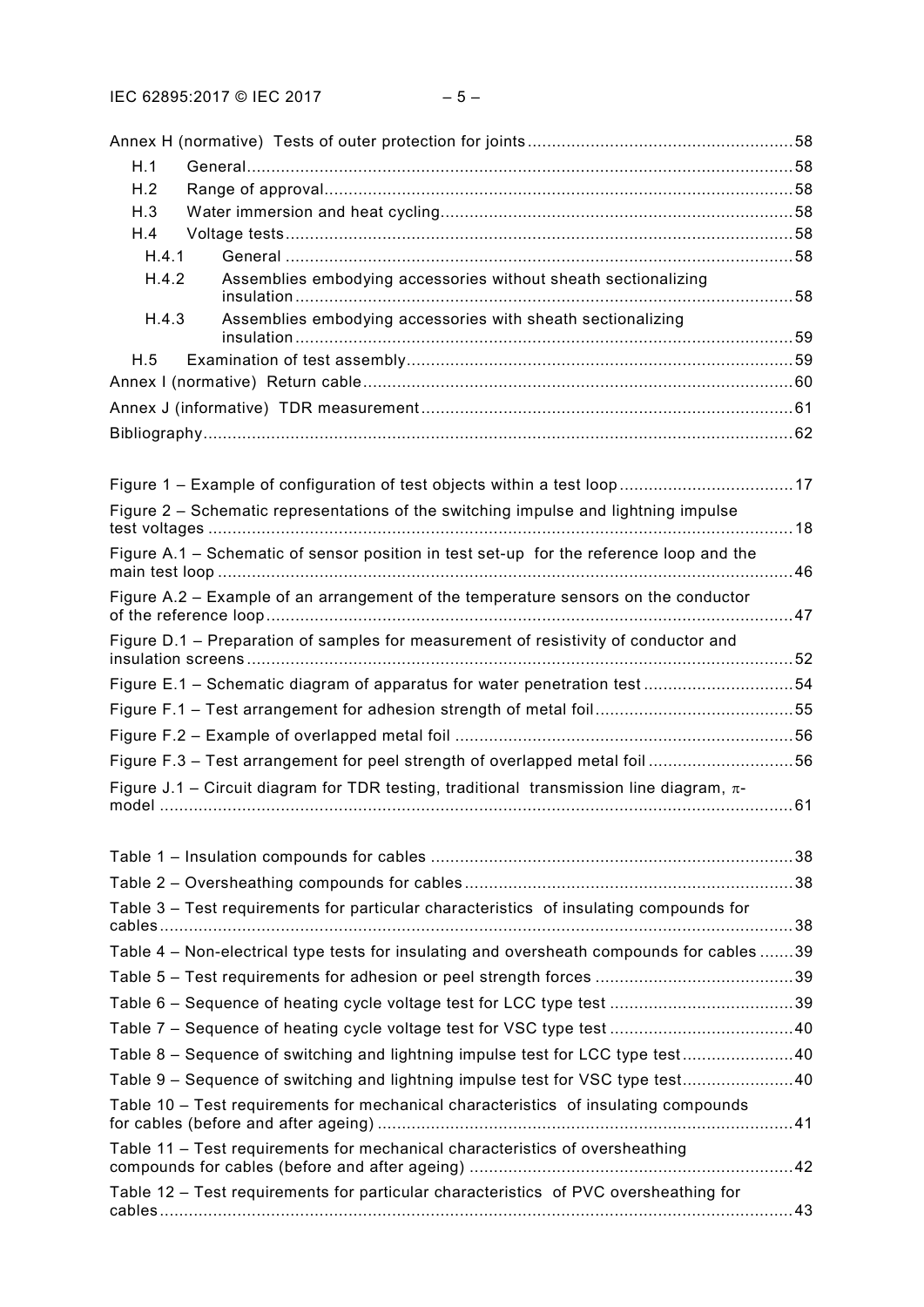| Table 14 - Sequence of heating cycle voltage test for VSC PQ test44 |  |
|---------------------------------------------------------------------|--|
|                                                                     |  |
|                                                                     |  |
|                                                                     |  |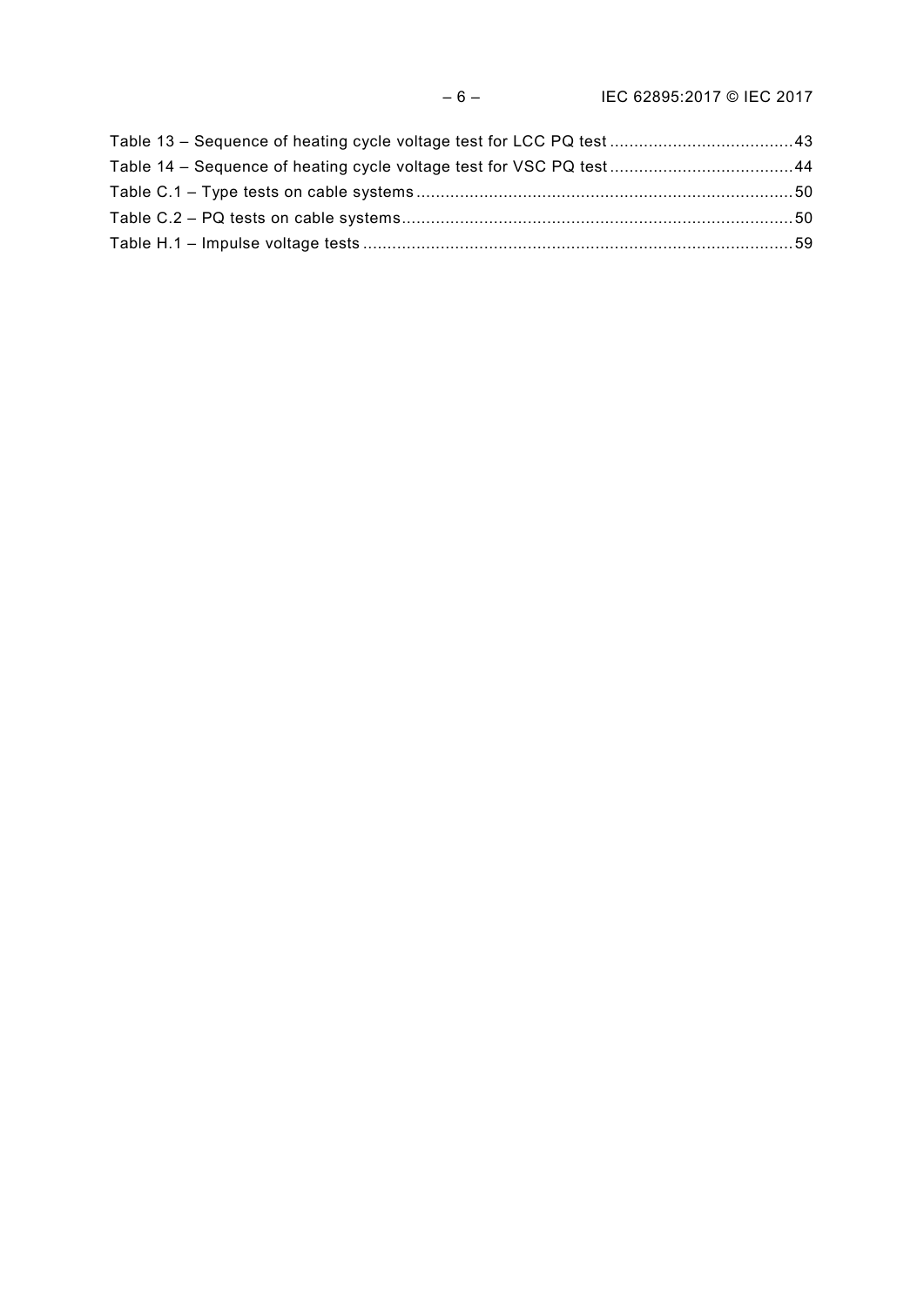#### INTERNATIONAL ELECTROTECHNICAL COMMISSION

\_\_\_\_\_\_\_\_\_\_\_\_

## **HIGH VOLTAGE DIRECT CURRENT (HVDC) POWER TRANSMISSION – CABLES WITH EXTRUDED INSULATION AND THEIR ACCESSORIES FOR RATED VOLTAGES UP TO 320 kV FOR LAND APPLICATIONS – TEST METHODS AND REQUIREMENTS**

#### FOREWORD

- <span id="page-6-0"></span>1) The International Electrotechnical Commission (IEC) is a worldwide organization for standardization comprising all national electrotechnical committees (IEC National Committees). The object of IEC is to promote international co-operation on all questions concerning standardization in the electrical and electronic fields. To this end and in addition to other activities, IEC publishes International Standards, Technical Specifications, Technical Reports, Publicly Available Specifications (PAS) and Guides (hereafter referred to as "IEC Publication(s)"). Their preparation is entrusted to technical committees; any IEC National Committee interested in the subject dealt with may participate in this preparatory work. International, governmental and nongovernmental organizations liaising with the IEC also participate in this preparation. IEC collaborates closely with the International Organization for Standardization (ISO) in accordance with conditions determined by agreement between the two organizations.
- 2) The formal decisions or agreements of IEC on technical matters express, as nearly as possible, an international consensus of opinion on the relevant subjects since each technical committee has representation from all interested IEC National Committees.
- 3) IEC Publications have the form of recommendations for international use and are accepted by IEC National Committees in that sense. While all reasonable efforts are made to ensure that the technical content of IEC Publications is accurate, IEC cannot be held responsible for the way in which they are used or for any misinterpretation by any end user.
- 4) In order to promote international uniformity, IEC National Committees undertake to apply IEC Publications transparently to the maximum extent possible in their national and regional publications. Any divergence between any IEC Publication and the corresponding national or regional publication shall be clearly indicated in the latter.
- 5) IEC itself does not provide any attestation of conformity. Independent certification bodies provide conformity assessment services and, in some areas, access to IEC marks of conformity. IEC is not responsible for any services carried out by independent certification bodies.
- 6) All users should ensure that they have the latest edition of this publication.
- 7) No liability shall attach to IEC or its directors, employees, servants or agents including individual experts and members of its technical committees and IEC National Committees for any personal injury, property damage or other damage of any nature whatsoever, whether direct or indirect, or for costs (including legal fees) and expenses arising out of the publication, use of, or reliance upon, this IEC Publication or any other IEC Publications.
- 8) Attention is drawn to the Normative references cited in this publication. Use of the referenced publications is indispensable for the correct application of this publication.
- 9) Attention is drawn to the possibility that some of the elements of this IEC Publication may be the subject of patent rights. IEC shall not be held responsible for identifying any or all such patent rights.

International Standard IEC 62895 has been prepared by IEC technical committee 20: Electric cables.

The text of this standard is based on the following documents:

| <b>FDIS</b>   | Report on voting |
|---------------|------------------|
| 20/1708A/FDIS | 20/1726/RVD      |

Full information on the voting for the approval of this standard can be found in the report on voting indicated in the above table.

This publication has been drafted in accordance with the ISO/IEC Directives, Part 2.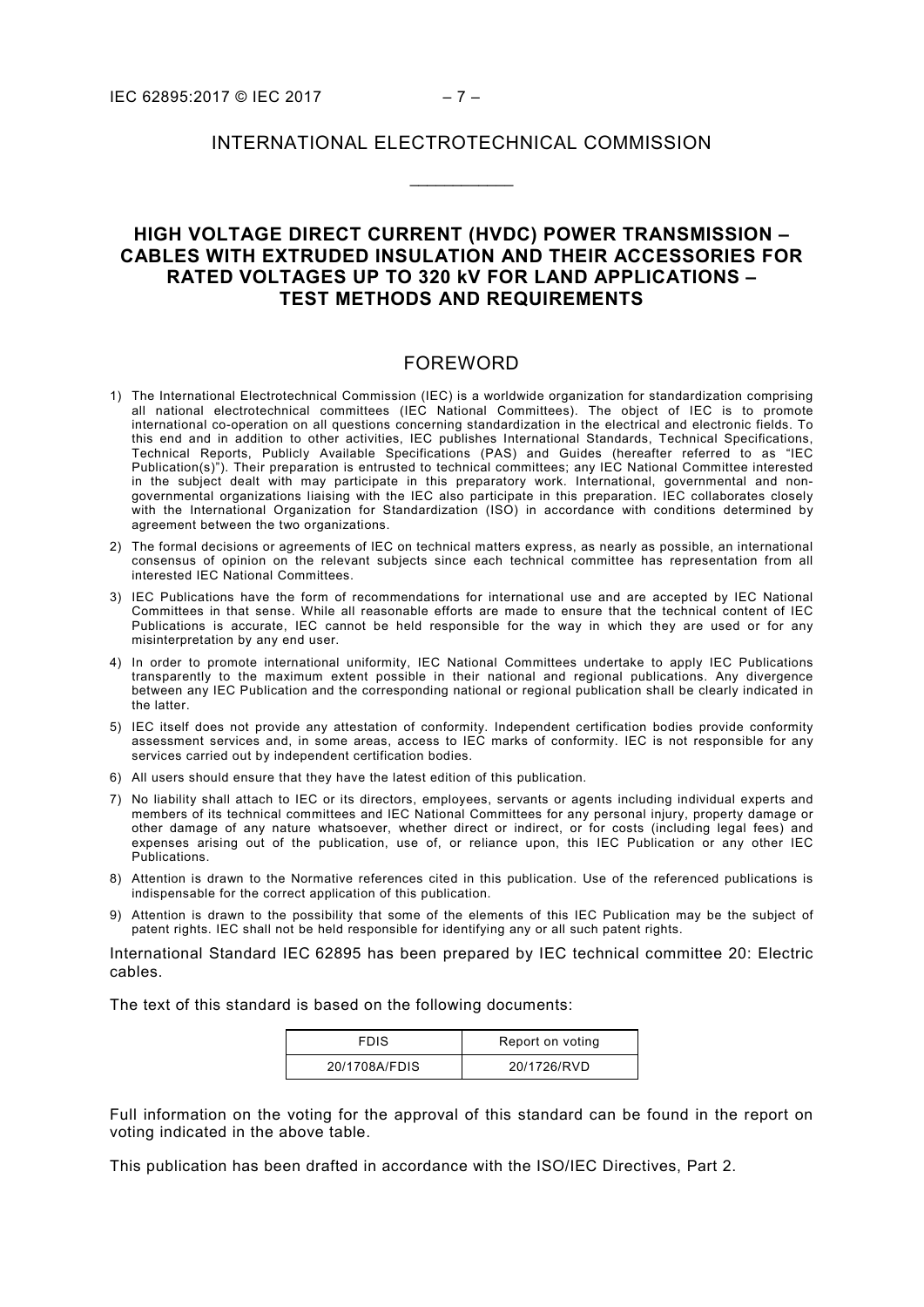The committee has decided that the contents of this publication will remain unchanged until the stability date indicated on the IEC website under "http://webstore.iec.ch" in the data related to the specific publication. At this date, the publication will be

- reconfirmed,
- withdrawn,
- replaced by a revised edition, or
- amended.

**IMPORTANT – The 'colour inside' logo on the cover page of this publication indicates that it contains colours which are considered to be useful for the correct understanding of its contents. Users should therefore print this document using a colour printer.**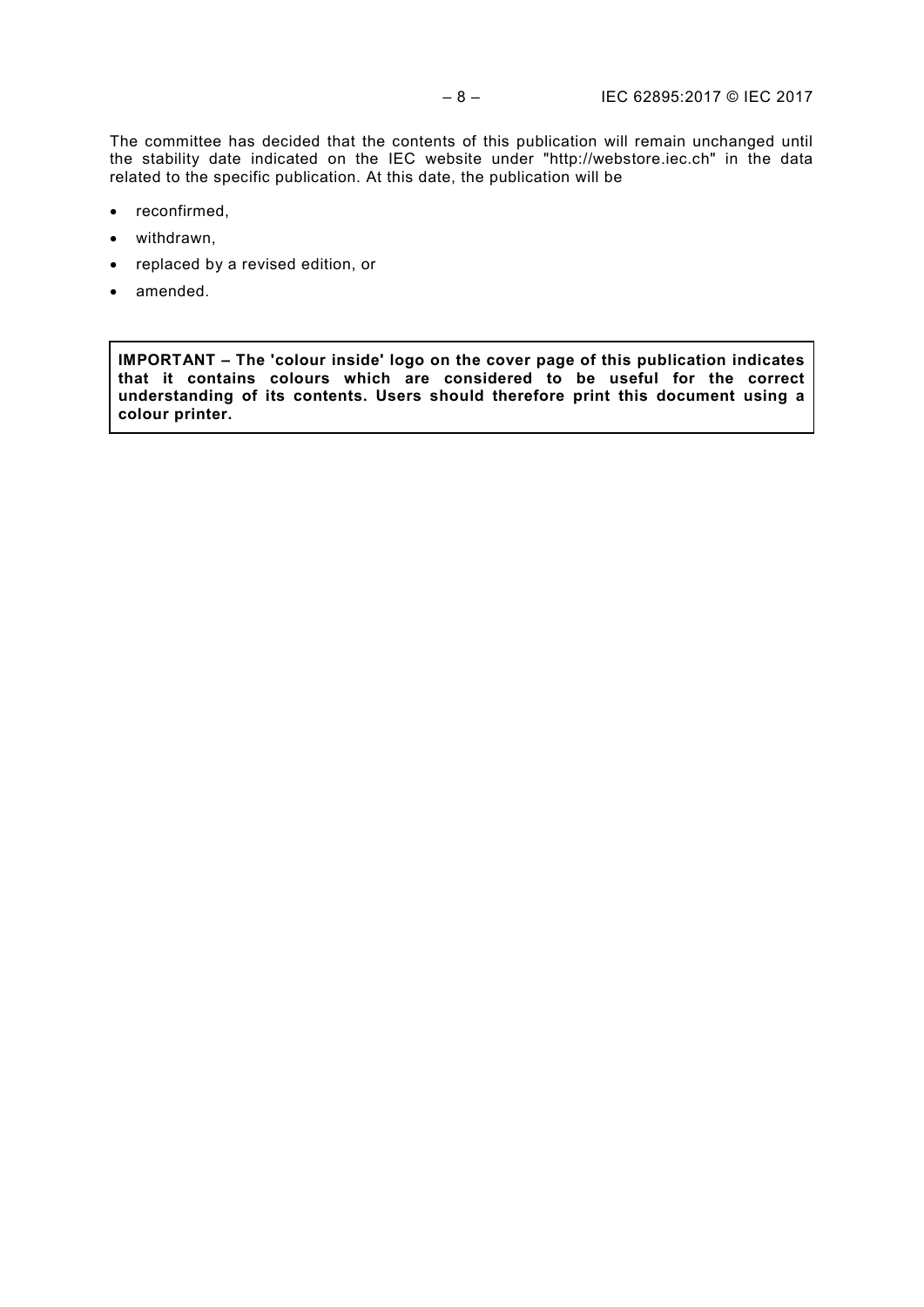#### INTRODUCTION

<span id="page-8-0"></span>As a result of major developments in cable systems with extruded insulation for high voltage DC (HVDC) applications, CIGRE study committee B1 set up working group (WG) B1.32 in 2008 with the aim to prepare recommendations for testing DC extruded cable systems for power transmission at a rated voltage of up to 500 kV.

The recommendations of WG B1.32 were published in TB 496 in April 2012. At the time of preparing the CIGRE recommendation there was laboratory experience at voltages up to and including 500 kV, but operating experience was limited to 200 kV. At the time of preparation of this standard several projects up to 320 kV are in progress and many others are planned for the near future.

A list of relevant references is given in the Bibliography.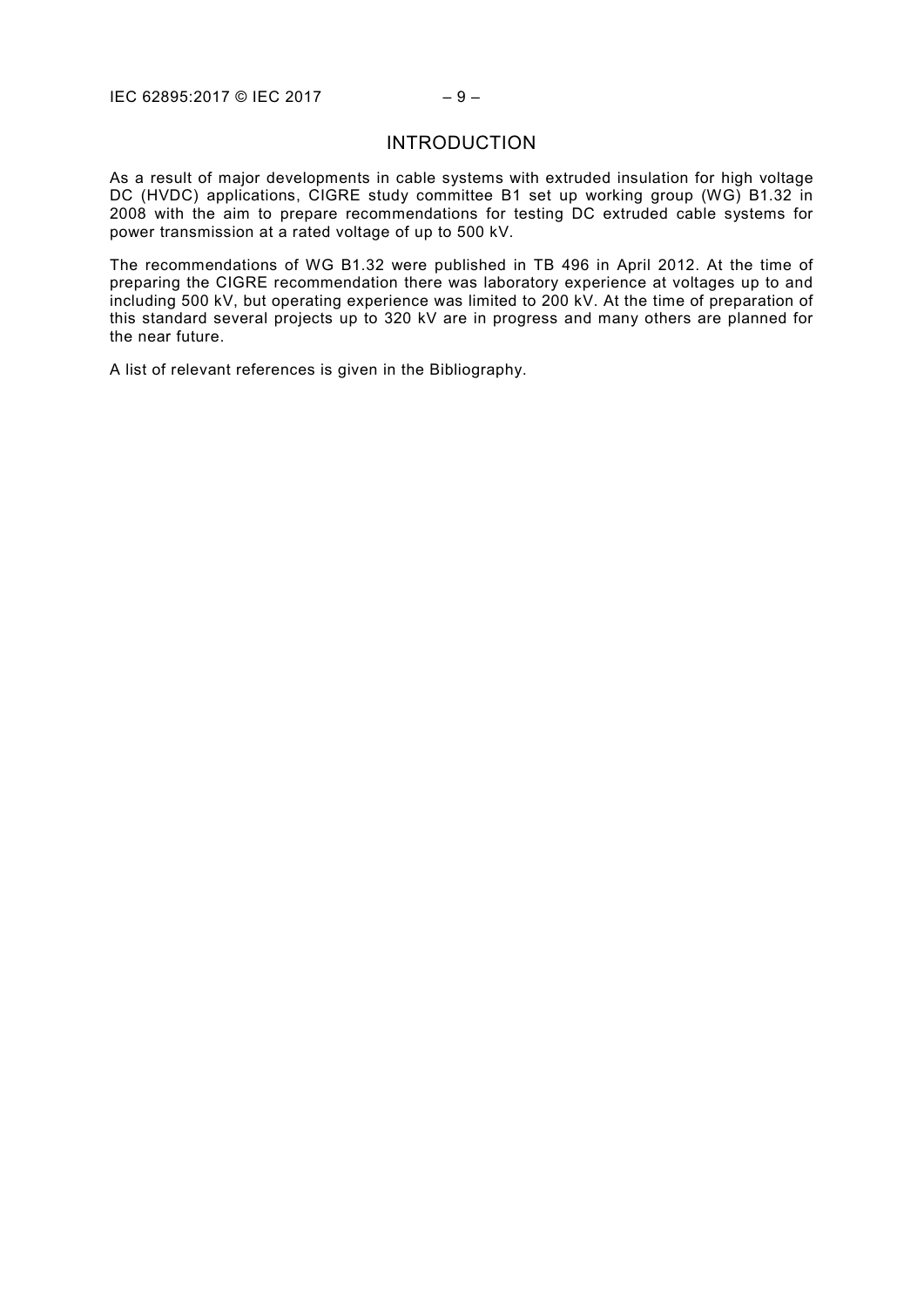## **HIGH VOLTAGE DIRECT CURRENT (HVDC) POWER TRANSMISSION – CABLES WITH EXTRUDED INSULATION AND THEIR ACCESSORIES FOR RATED VOLTAGES UP TO 320 kV FOR LAND APPLICATIONS – TEST METHODS AND REQUIREMENTS**

#### <span id="page-9-0"></span>**1 Scope**

This International Standard specifies test methods and requirements for HVDC transmission power cable systems, employing cables with extruded insulation and their accessories, for fixed land installations, for rated voltages up to and including 320 kV.

Within the scope of this standard "extruded insulation" means insulation manufactured by extrusion of either thermoplastic (e.g. polyethylene) or crosslinked (e.g. crosslinked polyethylene, ethylene propylene rubber, etc.) material. The insulation material may be either unfilled or filled (e.g. with mineral or carbon).

The requirements apply to single-core cables in combination with their accessories, outdoor and terminations for gas insulated systems, joints, and asymmetric joints for usual conditions of installation and operation, but not to special cables and their accessories, such as submarine cables, for which modifications to the standard tests may be necessary or special test conditions may need to be devised.

#### <span id="page-9-1"></span>**2 Normative references**

The following documents are referred to in the text in such a way that some or all of their content constitutes requirements of this document. For dated references, only the edition cited applies. For undated references, the latest edition of the referenced document (including any amendments) applies.

IEC 60060-2, *High-voltage test techniques – Part 2: Measuring systems*

IEC 60228, *Conductors of insulated cables*

IEC 60229, *Electric cables – Tests on extruded oversheaths with a special protective function*

IEC 60230, *Impulse tests on cables and their accessories*

IEC 60287-1-1:2006, *Electric cables – Calculation of the current rating – Part 1-1: Current rating equations (100 % load factor) and calculation of losses – General* IEC 60287-1-1:2006/AMD1:2014

IEC 60332-1-2, *Tests on electric and optical fibre cables under fire conditions – Part 1-2: Test for vertical flame propagation for a single insulated wire or cable – Procedure for 1 kW premixed flame*

IEC 60502-2:2014, *Power cables with extruded insulation and their accessories for rated voltages from 1 kV (U<sup>m</sup> = 1,2 kV) up to 30 kV (U<sup>m</sup> = 36 kV) – Part 2: Cables for rated voltages from 6 kV (* $U_m$  *= 7,2 kV) up to 30 kV (* $U_m$  *= 36 kV)* 

IEC 60502-4, *Power cables with extruded insulation and their accessories for rated voltages from 1 kV (U<sup>m</sup> = 1,2 kV) up to 30 kV (U<sup>m</sup> = 36 kV) – Part 4: Test requirements on accessories for cables with rated voltages from 6 kV (* $U_m$  *= 7,2 kV) up to 30 kV (* $U_m$  *= 36 kV)* 

IEC 60811-201, *Electric and optical fibre cables – Test methods for non-metallic materials – Part 201: General tests – Measurement of insulation thickness*

IEC 60811-202, *Electric and optical fibre cables – Test methods for non-metallic materials – Part 202: General tests – Measurement of thickness of non-metallic sheath*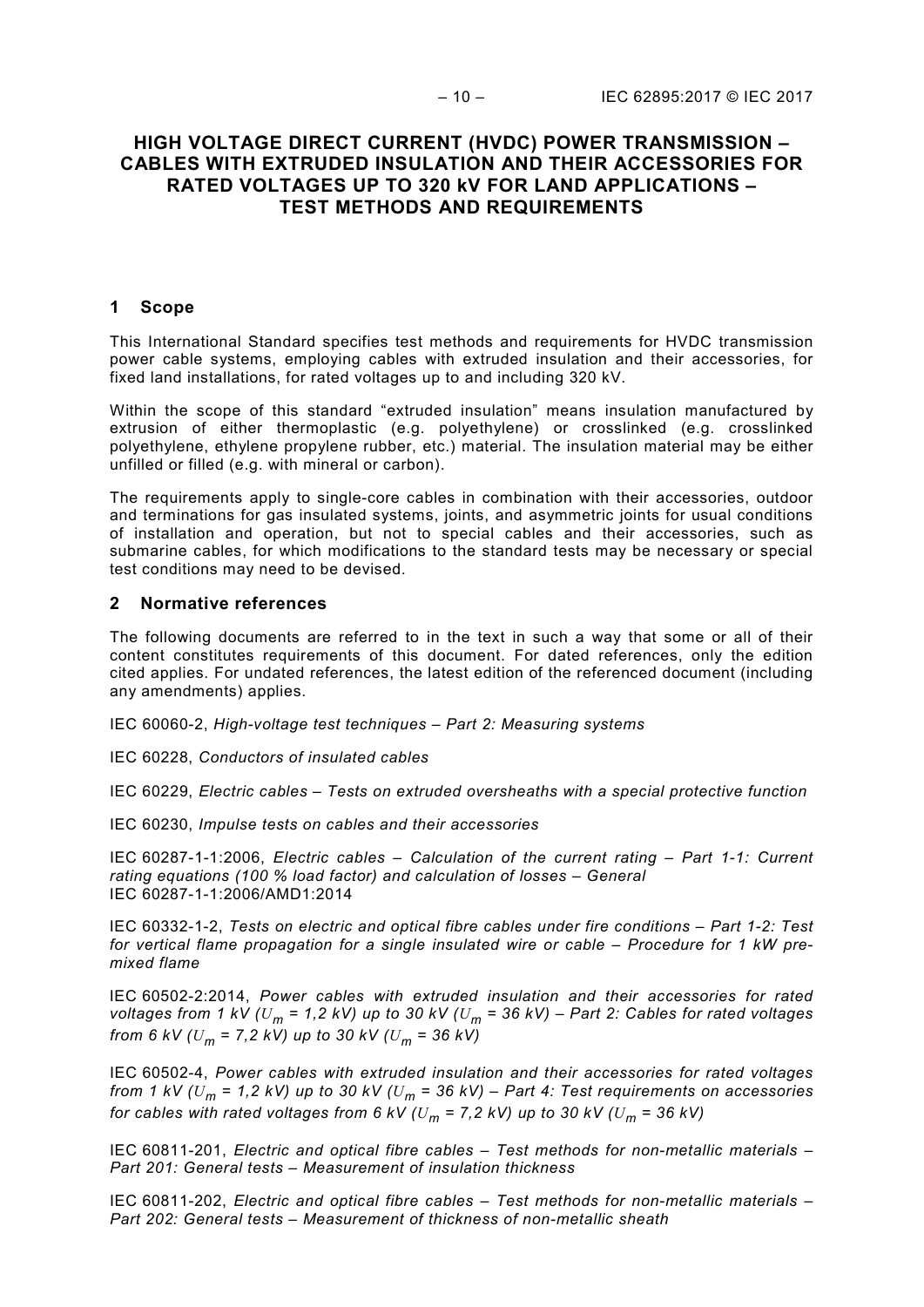IEC 62895:2017 © IEC 2017 – 11 –

IEC 60811-203, *Electric and optical fibre cables – Test methods for non-metallic materials – Part 203: General tests – Measurement of overall dimensions*

IEC 60811-401, *Electric and optical fibre cables – Test methods for non-metallic materials – Part 401: Miscellaneous tests – Thermal ageing methods – Ageing in an air oven*

IEC 60811-403, *Electric and optical fibre cables – Test methods for non-metallic materials – Part 403: Miscellaneous tests – Ozone resistance test on cross-linked compounds*

IEC 60811-409, *Electric and optical fibre cables – Test methods for non-metallic materials – Part 409: Miscellaneous tests – Loss of mass test for thermoplastic insulations and sheaths*

IEC 60811-412, *Electric and optical fibre cables – Test methods for non-metallic materials – Part 412: Miscellaneous tests – Thermal ageing methods – Ageing in an air bomb*

IEC 60811-501, *Electric and optical fibre cables – Test methods for non-metallic materials – Part 501: Mechanical tests – Tests for determining the mechanical properties of insulating and sheathing compounds*

IEC 60811-505, *Electric and optical fibre cables – Test methods for non-metallic materials – Part 505: Mechanical tests – Elongation at low temperature for insulations and sheaths*

IEC 60811-506, *Electric and optical fibre cables – Test methods for non-metallic materials – Part 506: Mechanical tests – Impact test at low temperature for insulations and sheaths*

IEC 60811-507, *Electric and optical fibre cables – Test methods for non-metallic materials – Part 507: Mechanical tests – Hot set test for cross-linked materials*

IEC 60811-508, *Electric and optical fibre cables – Test methods for non-metallic materials – Part 508: Mechanical tests – Pressure test at high temperature for insulation and sheaths*

IEC 60811-509, *Electric and optical fibre cables – Test methods for non-metallic materials – Part 509: Mechanical tests – Test for resistance of insulations and sheaths to cracking (heat shock test)*

IEC 60811-605, *Electric and optical fibre cables – Test methods for non-metallic materials – Part 605: Physical tests – Measurement of carbon black and/or mineral filler in polyethylene compounds*

IEC 60811-606, *Electric and optical fibre cables – Test methods for non-metallic materials – Part 606: Physical tests – Methods for determining the density*

<span id="page-10-1"></span><span id="page-10-0"></span>IEC 62067, *Power cables with extruded insulation and their accessories for rated voltages*  above 150 kV ( $U_m$  = 170 kV) up to 500 kV ( $U_m$  = 550 kV) – Test methods and requirements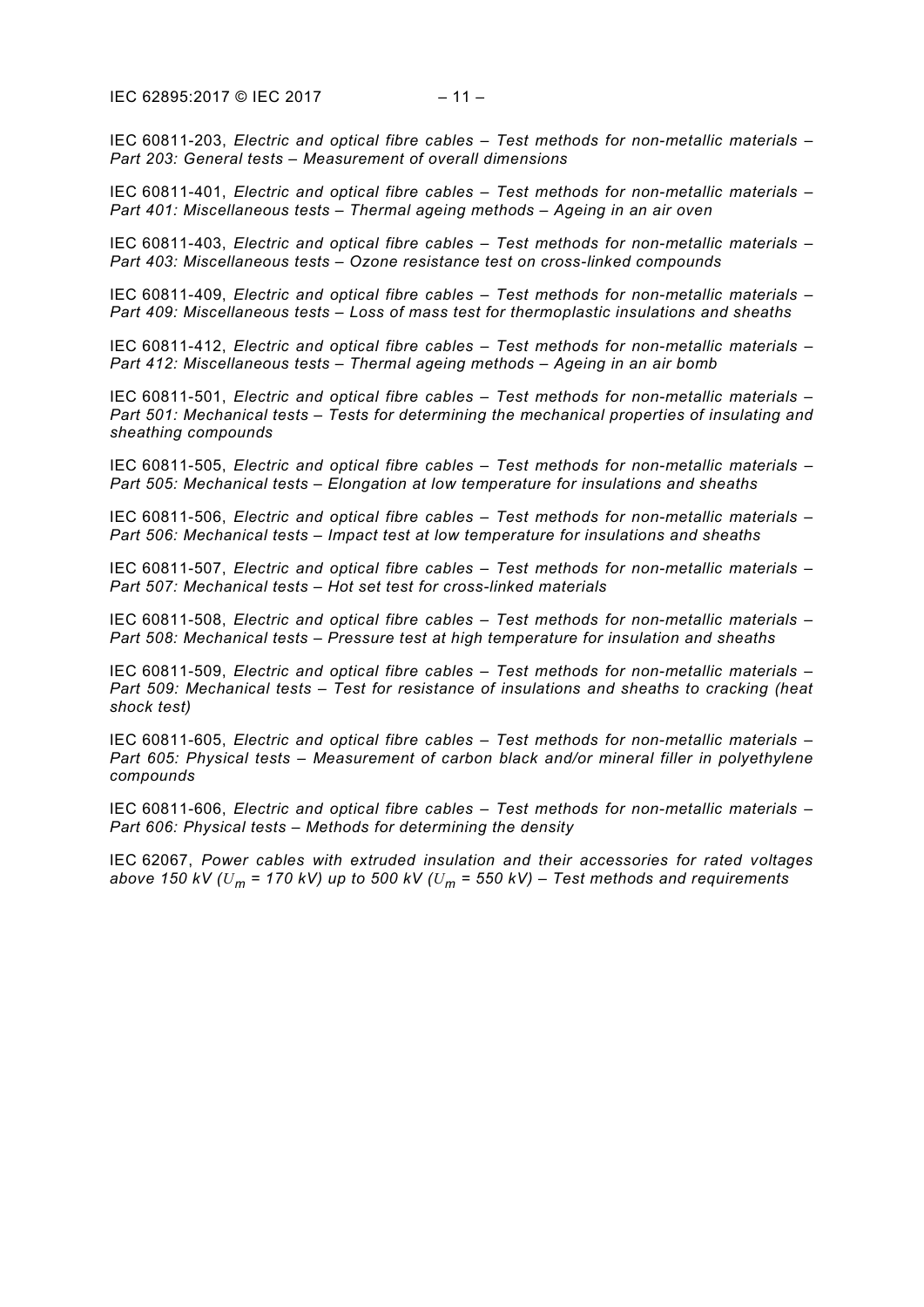| 1 |       |                                                                                     |  |
|---|-------|-------------------------------------------------------------------------------------|--|
| 2 |       |                                                                                     |  |
| 3 |       |                                                                                     |  |
|   | 3.1   | Définitions de valeurs dimensionnelles (épaisseurs, sections, etc.)74               |  |
|   | 3.2   |                                                                                     |  |
|   | 3.3   |                                                                                     |  |
| 4 |       |                                                                                     |  |
|   | 4.1   |                                                                                     |  |
|   | 4.2   |                                                                                     |  |
|   | 4.3   |                                                                                     |  |
|   | 4.4   |                                                                                     |  |
|   | 4.4.1 |                                                                                     |  |
|   | 4.4.2 |                                                                                     |  |
|   | 4.4.3 |                                                                                     |  |
|   | 4.4.4 |                                                                                     |  |
|   | 4.5   |                                                                                     |  |
| 5 |       |                                                                                     |  |
| 6 |       |                                                                                     |  |
| 7 |       |                                                                                     |  |
| 8 |       |                                                                                     |  |
|   | 8.1   |                                                                                     |  |
|   | 8.2   |                                                                                     |  |
|   | 8.3   |                                                                                     |  |
|   | 8.4   |                                                                                     |  |
|   | 8.5   |                                                                                     |  |
|   | 8.5.1 |                                                                                     |  |
|   | 8.5.2 |                                                                                     |  |
|   | 8.5.3 |                                                                                     |  |
|   | 8.6   |                                                                                     |  |
|   | 8.7   |                                                                                     |  |
|   | 8.8   |                                                                                     |  |
| 9 |       | Essais individuels de série des câbles et de l'isolation principale des accessoires |  |
|   | 9.1   |                                                                                     |  |
|   | 9.2   |                                                                                     |  |
|   | 9.3   |                                                                                     |  |
|   |       |                                                                                     |  |
|   | 10.1  |                                                                                     |  |
|   | 10.2  |                                                                                     |  |
|   | 10.3  |                                                                                     |  |
|   | 10.4  |                                                                                     |  |
|   | 10.5  | Mesure de la résistance électrique de l'âme et de l'écran/la gaine métallique 86    |  |
|   | 10.6  | Mesure de l'épaisseur de l'enveloppe isolante et de celle de la gaine               |  |
|   |       |                                                                                     |  |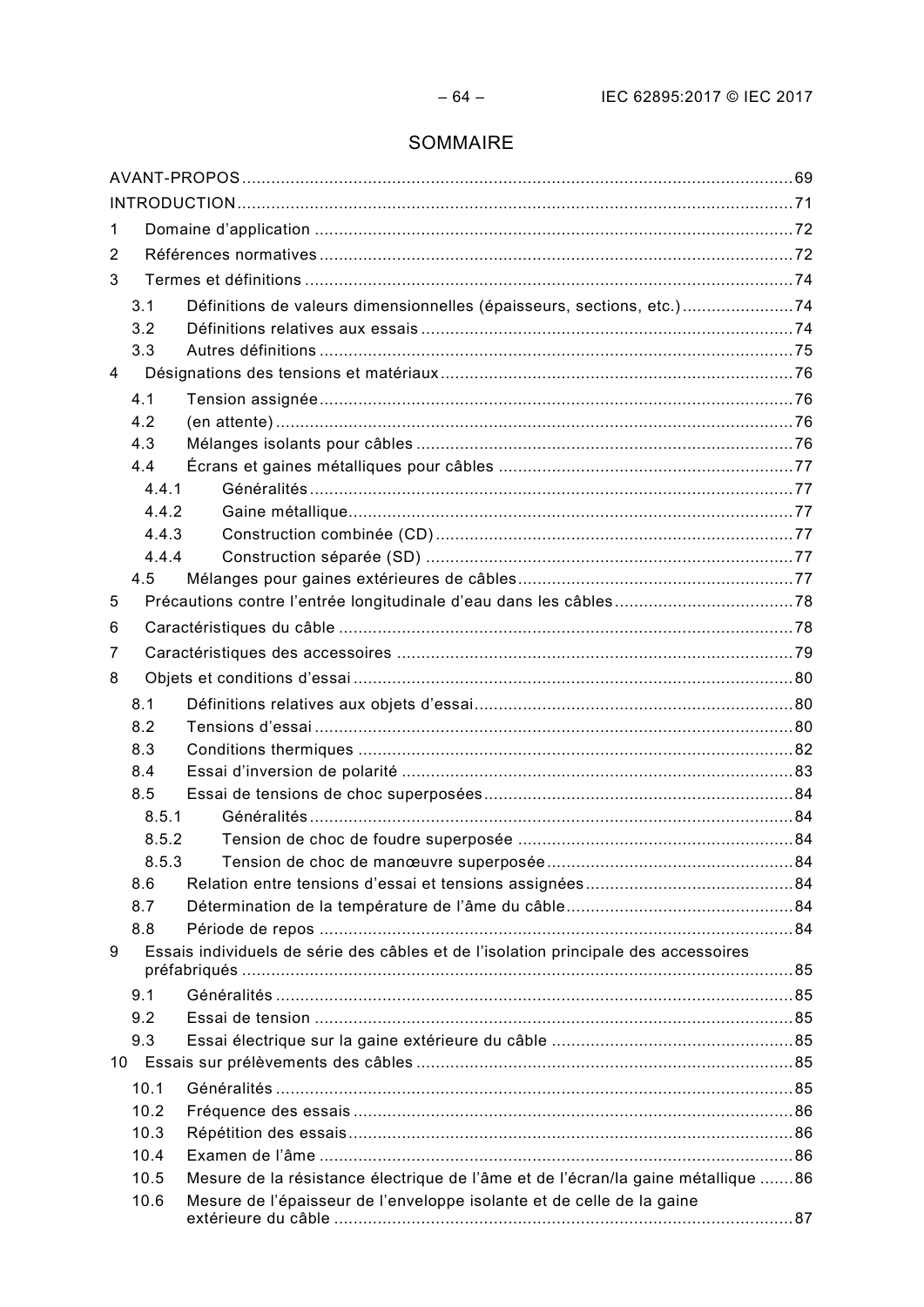| 10.6.1  |                                                                                     |  |
|---------|-------------------------------------------------------------------------------------|--|
| 10.6.2  |                                                                                     |  |
| 10.6.3  |                                                                                     |  |
| 10.7    |                                                                                     |  |
| 10.7.1  |                                                                                     |  |
| 10.7.2  |                                                                                     |  |
| 10.8    |                                                                                     |  |
| 10.9    | Essai d'allongement à chaud des enveloppes isolantes en PR et en EPR 89             |  |
| 10.9.1  |                                                                                     |  |
| 10.9.2  |                                                                                     |  |
|         |                                                                                     |  |
|         | 10.11 Mesure de la masse volumique des enveloppes isolantes en PEHD89               |  |
| 10.11.1 |                                                                                     |  |
| 10.11.2 |                                                                                     |  |
|         |                                                                                     |  |
|         |                                                                                     |  |
|         | 10.14 Essais d'adhérence et de résistance au décollement de la feuille métallique90 |  |
|         |                                                                                     |  |
| 11.1    |                                                                                     |  |
| 11.2    |                                                                                     |  |
|         |                                                                                     |  |
|         |                                                                                     |  |
| 12.1    |                                                                                     |  |
| 12.2    |                                                                                     |  |
| 12.3    |                                                                                     |  |
| 12.4    |                                                                                     |  |
| 12.4.1  |                                                                                     |  |
| 12.4.2  |                                                                                     |  |
| 12.4.3  |                                                                                     |  |
| 12.4.4  |                                                                                     |  |
| 12.4.5  |                                                                                     |  |
| 12.4.6  | Examen                                                                              |  |
| 12.4.7  |                                                                                     |  |
| 12.5    | Essais non électriques de type sur les constituants du câble et sur câble           |  |
|         |                                                                                     |  |
| 12.5.1  |                                                                                     |  |
| 12.5.2  |                                                                                     |  |
| 12.5.3  | Détermination des propriétés mécaniques des enveloppes isolantes                    |  |
| 12.5.4  | Détermination des propriétés mécaniques des enveloppes isolantes                    |  |
| 12.5.5  | Essais de vieillissement sur tronçons de câble complet pour vérifier la             |  |
| 12.5.6  | Essai de perte de masse pour les gaines extérieures en PVC du type                  |  |
| 12.5.7  | Essai de pression à température élevée pour les gaines extérieures  100             |  |
| 12.5.8  | Essai à basse température pour les gaines extérieures en PVC (ST1 et                |  |
|         |                                                                                     |  |
| 12.5.9  | Essai de choc thermique pour les gaines extérieures en PVC (ST1 et                  |  |
| 12.5.10 | Essai de résistance à l'ozone des enveloppes isolantes en EPR  100                  |  |
|         |                                                                                     |  |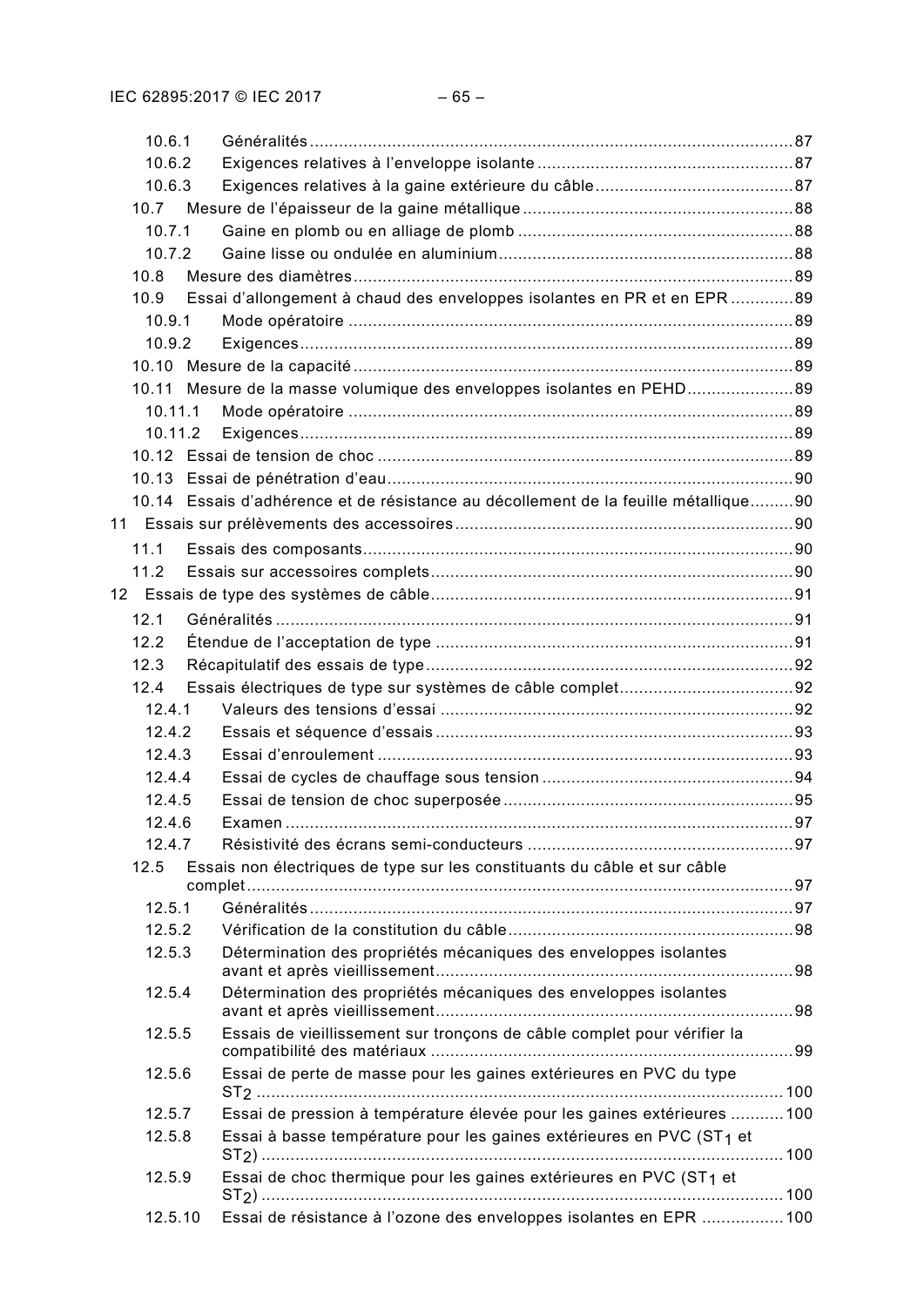| 12.5.11 | Essai d'allongement à chaud pour les enveloppes isolantes en EPR et                                                                                              |       |
|---------|------------------------------------------------------------------------------------------------------------------------------------------------------------------|-------|
| 12.5.12 | Mesure de la masse volumique des enveloppes isolantes en PEHD  101                                                                                               |       |
| 12.5.13 | Mesure du taux de noir de carbone des gaines extérieures en PE de                                                                                                |       |
| 12.5.14 |                                                                                                                                                                  |       |
| 12.5.15 |                                                                                                                                                                  |       |
| 13      |                                                                                                                                                                  |       |
| 13.1    | Généralités et étendue d'acceptation de l'essai de préqualification  101                                                                                         |       |
| 13.2    |                                                                                                                                                                  |       |
| 13.2.1  |                                                                                                                                                                  |       |
| 13.2.2  |                                                                                                                                                                  |       |
| 13.2.3  |                                                                                                                                                                  |       |
| 13.2.4  |                                                                                                                                                                  |       |
| 13.2.5  |                                                                                                                                                                  |       |
| 13.2.6  |                                                                                                                                                                  |       |
| 13.3    | Essais d'extension de préqualification d'un système de câble 105                                                                                                 |       |
| 14      |                                                                                                                                                                  |       |
| 15      |                                                                                                                                                                  |       |
| 16      |                                                                                                                                                                  |       |
| 16.1    |                                                                                                                                                                  |       |
| 16.2    |                                                                                                                                                                  |       |
| 16.3    |                                                                                                                                                                  |       |
| 16.4    |                                                                                                                                                                  |       |
|         | Annexe A (informative) Détermination de la température de l'âme du câble 114                                                                                     |       |
| A.1     |                                                                                                                                                                  |       |
| A.2     | Étalonnage de la température de la boucle d'essai principale 114                                                                                                 |       |
| A.2.1   |                                                                                                                                                                  |       |
| A.2.2   |                                                                                                                                                                  |       |
| A.2.3   |                                                                                                                                                                  |       |
|         |                                                                                                                                                                  | . 118 |
|         |                                                                                                                                                                  |       |
|         | Annexe C (informative) Liste des essais de type et des essais de préqualification des                                                                            |       |
|         |                                                                                                                                                                  |       |
|         | Annexe D (normative) Méthode de mesure de la résistivité des écrans semi-                                                                                        |       |
|         |                                                                                                                                                                  |       |
| E.1     |                                                                                                                                                                  |       |
| E.2     |                                                                                                                                                                  |       |
| E.3     |                                                                                                                                                                  |       |
|         | Annexe F (normative) Essais des composants de câbles comportant un ruban ou une<br>feuille métallique appliqué(e) longitudinalement et contrecollé(e) à la gaine |       |
|         |                                                                                                                                                                  |       |
| F.1     |                                                                                                                                                                  |       |
| F.2     | Force d'adhérence de la feuille métallique - Mode opératoire  127                                                                                                |       |
| F.3     | Force de décollement du recouvrement de la feuille métallique - Mode                                                                                             |       |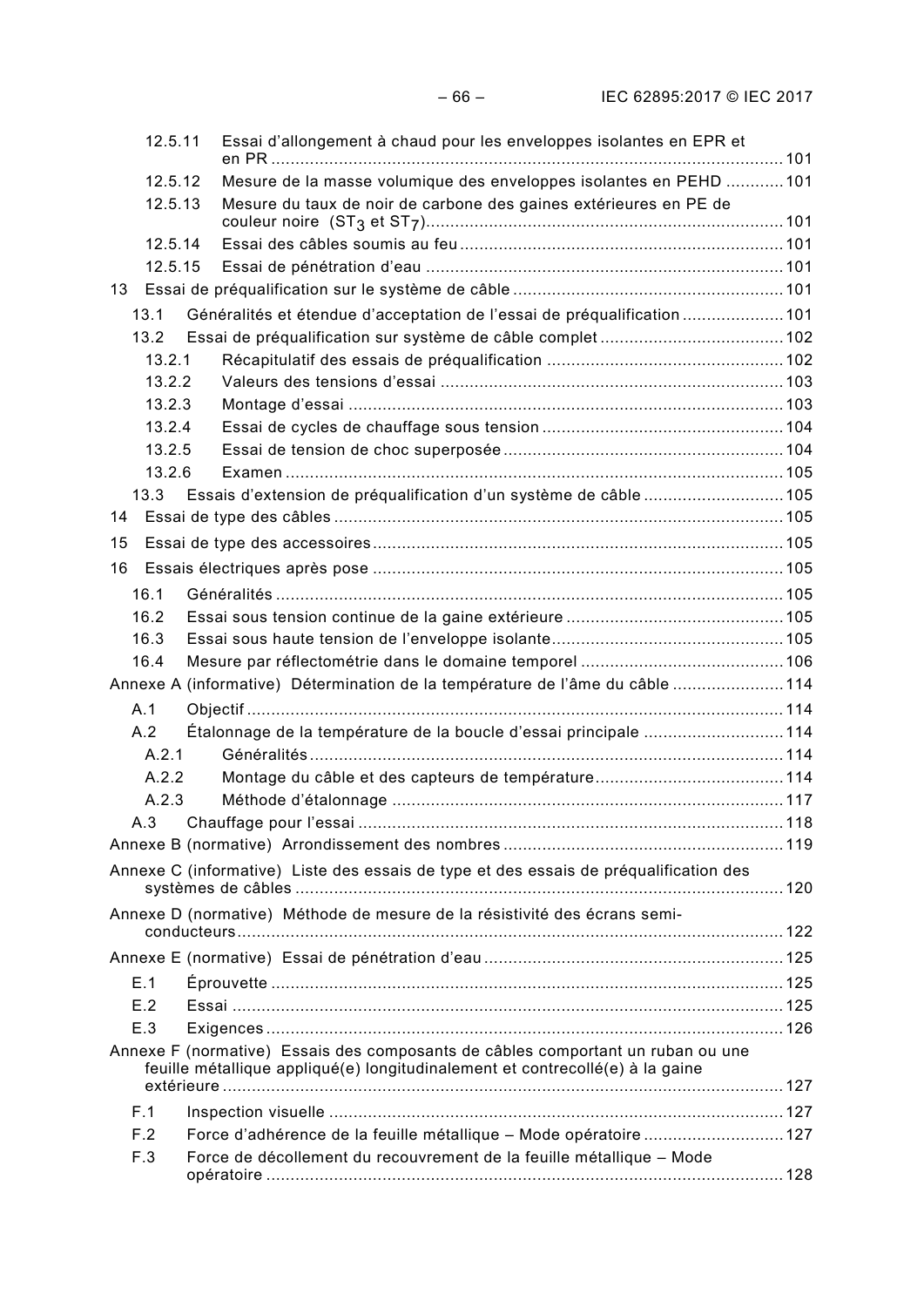| Annexe G (informative) Essais de développement sur câble et système de câble<br>comportant une feuille métallique posée en long et contrecollée à la gaine |  |
|------------------------------------------------------------------------------------------------------------------------------------------------------------|--|
| G.1                                                                                                                                                        |  |
| G.2                                                                                                                                                        |  |
| G.2.1                                                                                                                                                      |  |
| G.2.2<br>Essais sur système de câble - Essai de court-circuit incluant les                                                                                 |  |
| Annexe H (normative) Essais des protections extérieures des jonctions 131                                                                                  |  |
| H.1                                                                                                                                                        |  |
| H.2                                                                                                                                                        |  |
| H.3                                                                                                                                                        |  |
| H.4                                                                                                                                                        |  |
| H.4.1                                                                                                                                                      |  |
| Montages comportant des accessoires sans arrêt d'écran  132<br>H.4.2                                                                                       |  |
| H.4.3                                                                                                                                                      |  |
| H.5                                                                                                                                                        |  |
|                                                                                                                                                            |  |
| Annexe J (informative) Mesure par réflectométrie dans le domaine temporel  135                                                                             |  |
|                                                                                                                                                            |  |
| Figure 1 – Exemple de configuration d'objets d'essai dans une boucle d'essai 80                                                                            |  |
| Figure 2 - Représentations schématiques des tensions de choc de manœuvre et de                                                                             |  |
| Figure A.1 – Représentation schématique de la position des capteurs dans le montage                                                                        |  |
| Figure A.2 – Exemple de disposition des capteurs de température sur l'âme de la                                                                            |  |
| Figure D.1 - Préparation des échantillons pour la mesure de la résistivité des écrans                                                                      |  |
| Figure E.1 - Représentation schématique de l'appareillage pour l'essai de pénétration                                                                      |  |
| Figure F.1 - Montage d'essai d'adhérence de la feuille métallique 127                                                                                      |  |
|                                                                                                                                                            |  |
| Figure F.3 – Montage d'essai de force de décollement au recouvrement de la feuille                                                                         |  |
| Figure J.1 - Schéma de circuit pour mesure par réflectométrie dans le domaine                                                                              |  |
|                                                                                                                                                            |  |
|                                                                                                                                                            |  |
| Tableau 3 – Exigences d'essai pour les caractéristiques particulières des mélanges                                                                         |  |
| Tableau 4 - Essais non électriques de type des mélanges pour enveloppes isolantes                                                                          |  |
| Tableau 5 - Exigences d'essai pour les forces d'adhérence ou de résistance au                                                                              |  |
| Tableau 6 – Séquence d'essai de tension de cycles de chauffage pour essai de type                                                                          |  |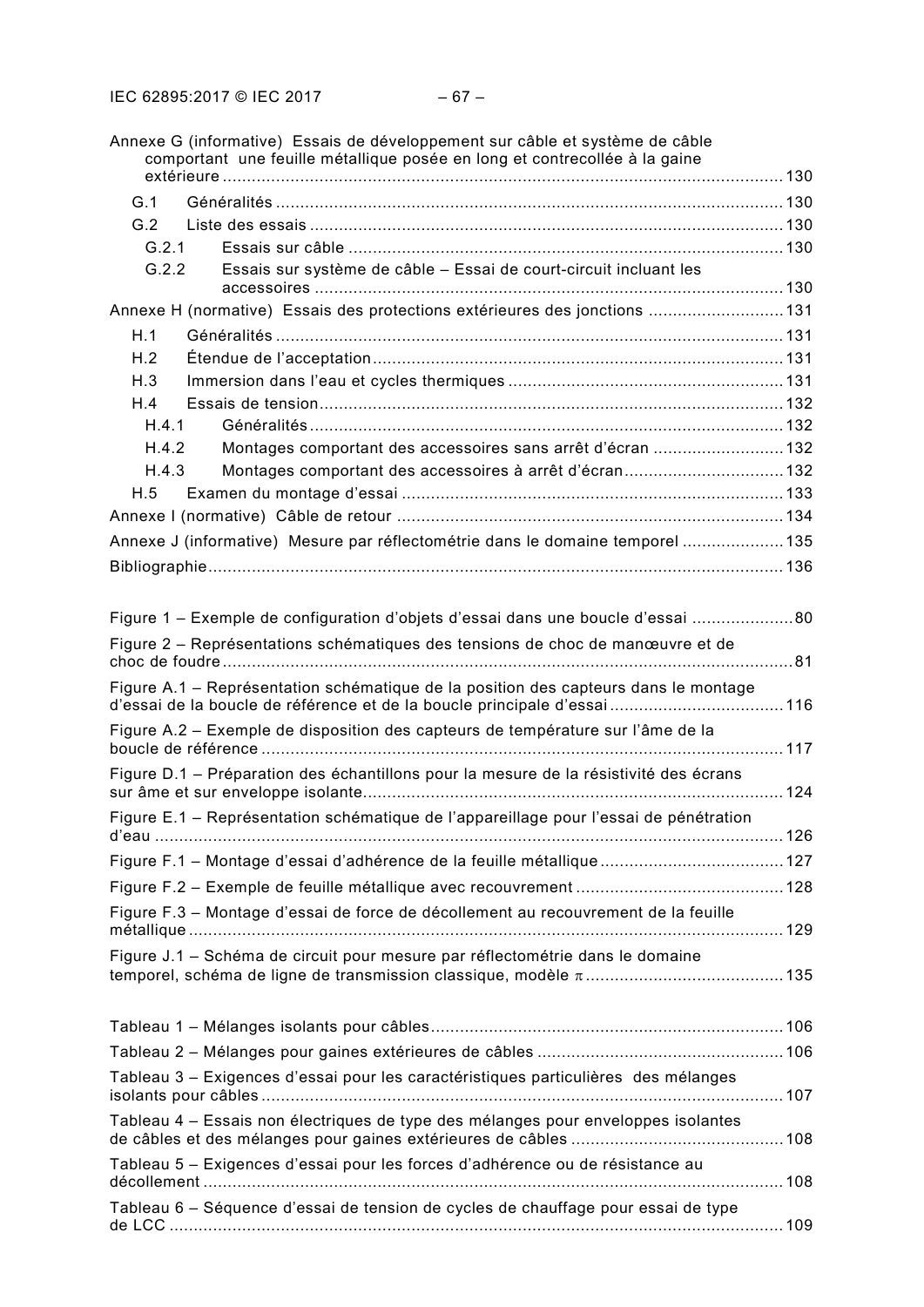| Tableau 7 – Séquence d'essai de tension de cycles de chauffage pour essai de type                                                                            | 109 |
|--------------------------------------------------------------------------------------------------------------------------------------------------------------|-----|
| Tableau 8 – Séquence d'essai de tensions de chocs de manœuvre et de foudre pour                                                                              |     |
| Tableau 9 – Séquence d'essai de tensions de chocs de manœuvre et de foudre pour                                                                              |     |
| Tableau 10 – Exigences d'essai pour les caractéristiques mécaniques des mélanges<br>pour enveloppes isolantes de câbles (avant et après vieillissement)  110 |     |
| Tableau 11 – Exigences d'essai pour les caractéristiques mécaniques des mélanges                                                                             |     |
| Tableau 12 – Exigences d'essai pour les caractéristiques particulières des mélanges                                                                          |     |
| Tableau 13 – Séquence d'essai de tension de cycles de chauffage pour essai de                                                                                |     |
| Tableau 14 – Séquence d'essai de tension de cycles de chauffage pour essai de                                                                                |     |
|                                                                                                                                                              |     |
| Tableau C.2 - Essais de préqualification sur des systèmes de câbles  121                                                                                     |     |
|                                                                                                                                                              |     |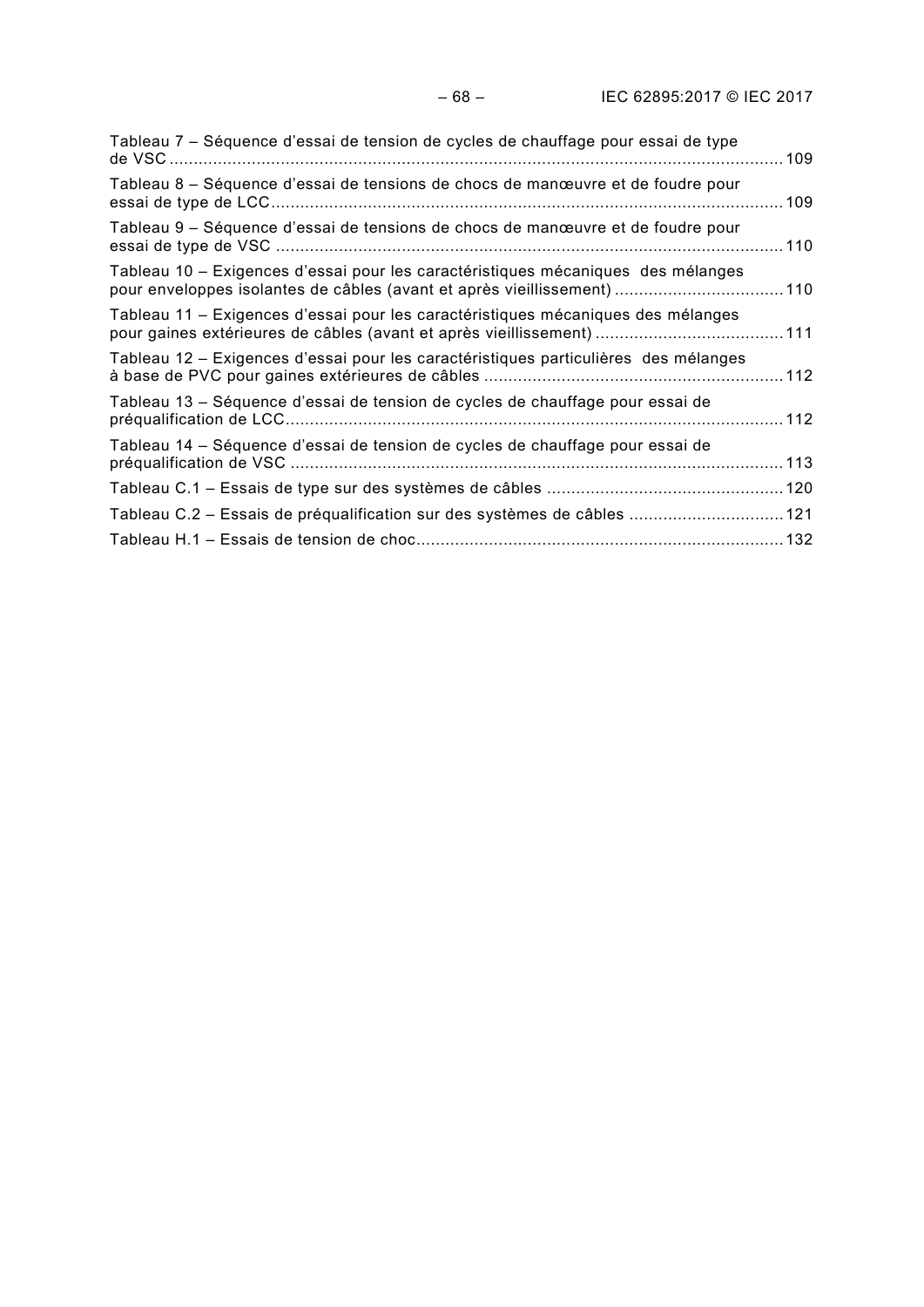#### COMMISSION ÉLECTROTECHNIQUE INTERNATIONALE

\_\_\_\_\_\_\_\_\_\_\_\_

# **CÂBLES HAUTE TENSION EN COURANT CONTINU (CCHT) – CÂBLES D'ÉNERGIE À ISOLATION EXTRUDÉE ET LEURS ACCESSOIRES POUR DES TENSIONS ASSIGNÉES JUSQU'À 320 kV POUR LES APPLICATIONS TERRESTRES – MÉTHODES ET EXIGENCES D'ESSAI**

#### AVANT-PROPOS

- <span id="page-16-0"></span>1) La Commission Electrotechnique Internationale (IEC) est une organisation mondiale de normalisation composée de l'ensemble des comités électrotechniques nationaux (Comités nationaux de l'IEC). L'IEC a pour objet de favoriser la coopération internationale pour toutes les questions de normalisation dans les domaines de l'électricité et de l'électronique. A cet effet, l'IEC – entre autres activités – publie des Normes internationales, des Spécifications techniques, des Rapports techniques, des Spécifications accessibles au public (PAS) et des Guides (ci-après dénommés "Publication(s) de l'IEC"). Leur élaboration est confiée à des comités d'études, aux travaux desquels tout Comité national intéressé par le sujet traité peut participer. Les organisations internationales, gouvernementales et non gouvernementales, en liaison avec l'IEC, participent également aux travaux. L'IEC collabore étroitement avec l'Organisation Internationale de Normalisation (ISO), selon des conditions fixées par accord entre les deux organisations.
- 2) Les décisions ou accords officiels de l'IEC concernant les questions techniques représentent, dans la mesure du possible, un accord international sur les sujets étudiés, étant donné que les Comités nationaux de l'IEC intéressés sont représentés dans chaque comité d'études.
- 3) Les Publications de l'IEC se présentent sous la forme de recommandations internationales et sont agréées comme telles par les Comités nationaux de l'IEC. Tous les efforts raisonnables sont entrepris afin que l'IEC s'assure de l'exactitude du contenu technique de ses publications; l'IEC ne peut pas être tenue responsable de l'éventuelle mauvaise utilisation ou interprétation qui en est faite par un quelconque utilisateur final.
- 4) Dans le but d'encourager l'uniformité internationale, les Comités nationaux de l'IEC s'engagent, dans toute la mesure possible, à appliquer de façon transparente les Publications de l'IEC dans leurs publications nationales et régionales. Toutes divergences entre toutes Publications de l'IEC et toutes publications nationales ou régionales correspondantes doivent être indiquées en termes clairs dans ces dernières.
- 5) L'IEC elle-même ne fournit aucune attestation de conformité. Des organismes de certification indépendants fournissent des services d'évaluation de conformité et, dans certains secteurs, accèdent aux marques de conformité de l'IEC. L'IEC n'est responsable d'aucun des services effectués par les organismes de certification indépendants.
- 6) Tous les utilisateurs doivent s'assurer qu'ils sont en possession de la dernière édition de cette publication.
- 7) Aucune responsabilité ne doit être imputée à l'IEC, à ses administrateurs, employés, auxiliaires ou mandataires, y compris ses experts particuliers et les membres de ses comités d'études et des Comités nationaux de l'IEC, pour tout préjudice causé en cas de dommages corporels et matériels, ou de tout autre dommage de quelque nature que ce soit, directe ou indirecte, ou pour supporter les coûts (y compris les frais de justice) et les dépenses découlant de la publication ou de l'utilisation de cette Publication de l'IEC ou de toute autre Publication de l'IEC, ou au crédit qui lui est accordé.
- 8) L'attention est attirée sur les références normatives citées dans cette publication. L'utilisation de publications référencées est obligatoire pour une application correcte de la présente publication.
- 9) L'attention est attirée sur le fait que certains des éléments de la présente Publication de l'IEC peuvent faire l'objet de droits de brevet. L'IEC ne saurait être tenue pour responsable de ne pas avoir identifié de tels droits de brevets et de ne pas avoir signalé leur existence.

La Norme internationale IEC 62895 a été établie par le comité d'études 20 de l'IEC: Câbles électriques.

Le texte de cette norme est issu des documents suivants:

| <b>FDIS</b>   | Rapport de vote |
|---------------|-----------------|
| 20/1708A/FDIS | 20/1726/RVD     |

Le rapport de vote indiqué dans le tableau ci-dessus donne toute information sur le vote ayant abouti à l'approbation de cette norme.

Cette publication a été rédigée selon les Directives ISO/IEC, Partie 2.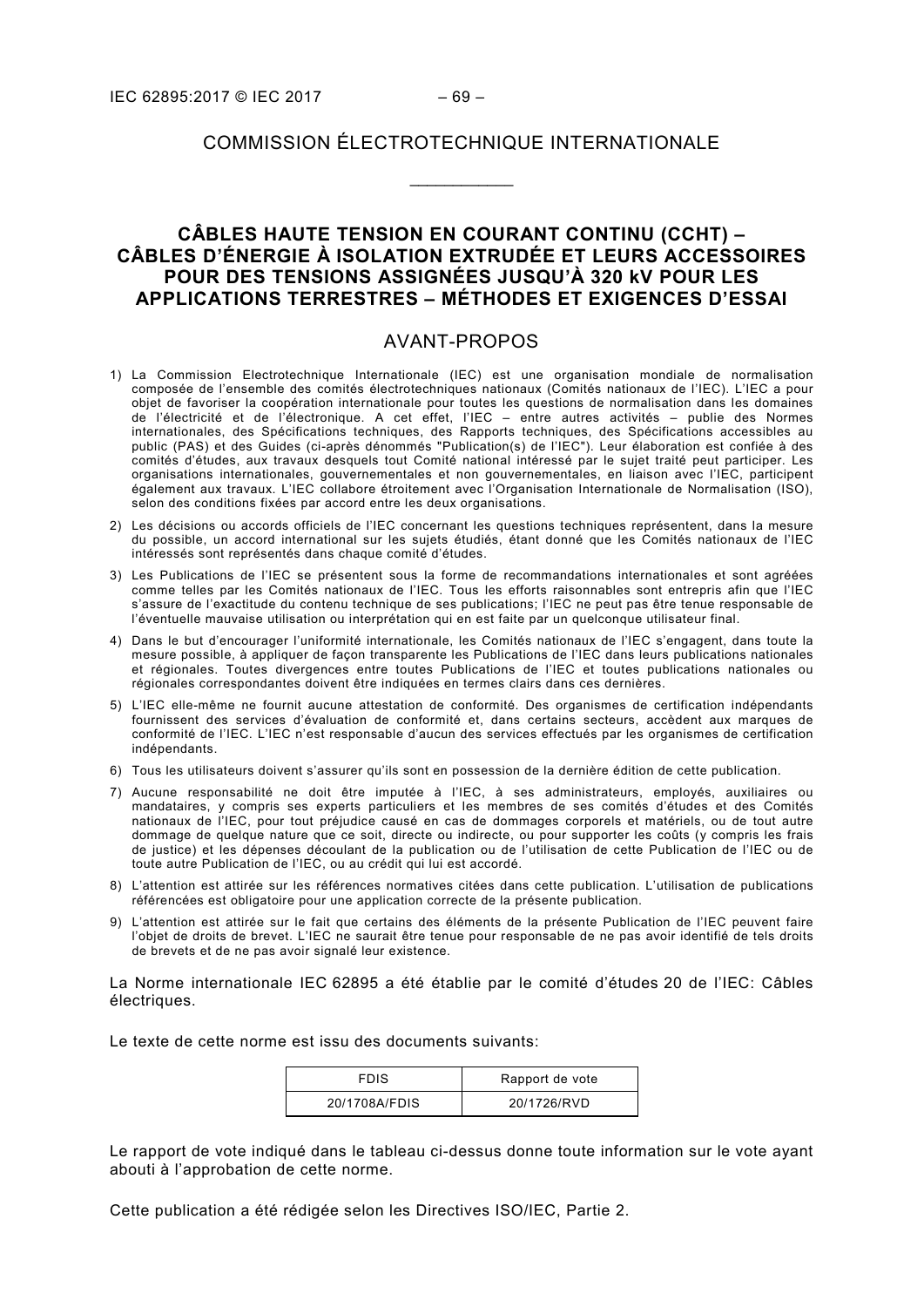Le comité a décidé que le contenu de cette publication ne sera pas modifié avant la date de stabilité indiquée sur le site web de l'IEC sous "http://webstore.iec.ch" dans les données relatives à la publication recherchée. A cette date, la publication sera

- reconduite,
- supprimée,
- remplacée par une édition révisée, ou
- amendée.

**IMPORTANT – Le logo «***colour inside***» qui se trouve sur la page de couverture de cette publication indique qu'elle contient des couleurs qui sont considérées comme utiles à une bonne compréhension de son contenu. Les utilisateurs devraient, par conséquent, imprimer cette publication en utilisant une imprimante couleur.**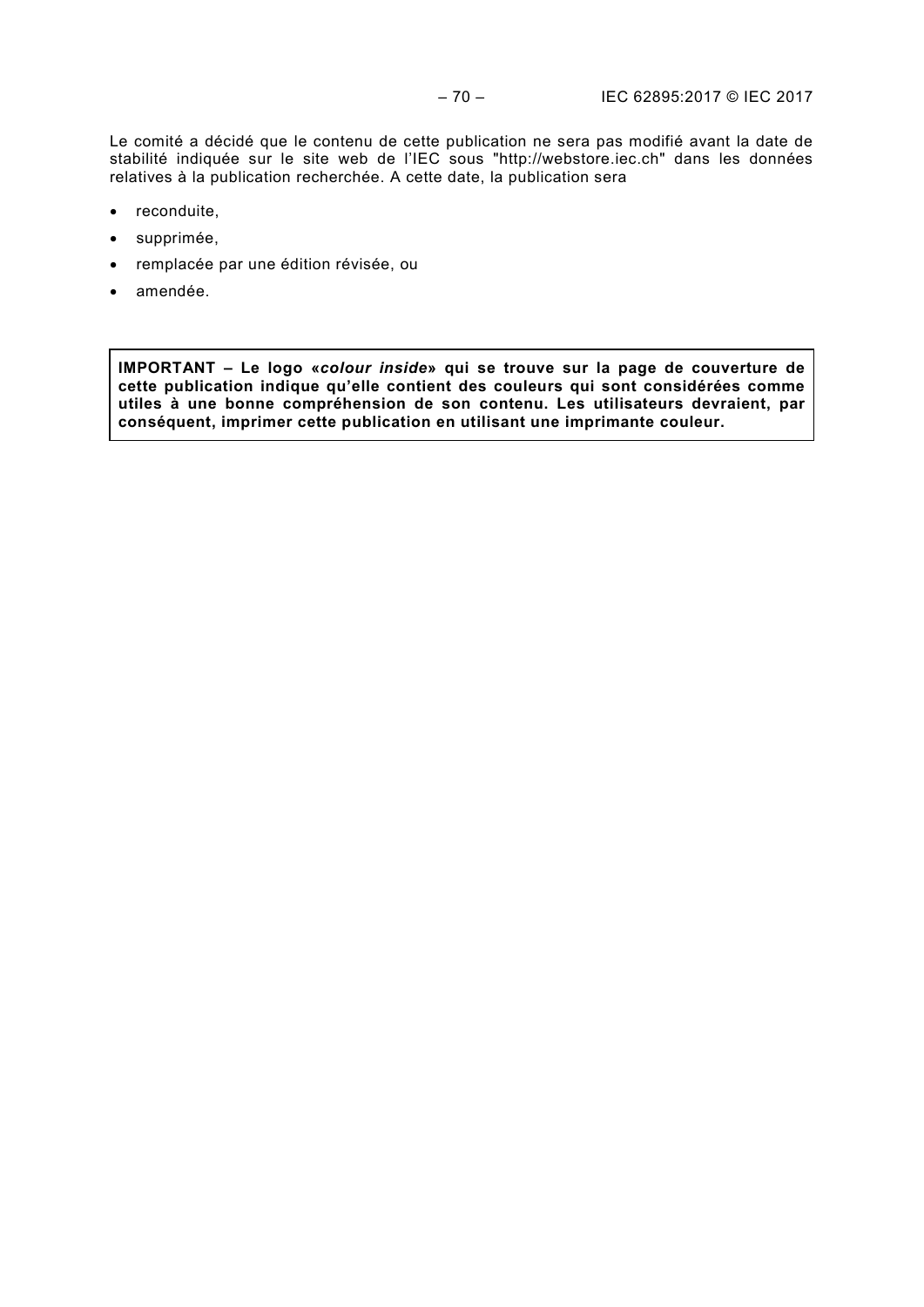#### INTRODUCTION

<span id="page-18-0"></span>En raison des développements importants des réseaux de câbles à isolation extrudée pour applications haute tension en courant continu (CCHT), le comité d'études B1 du CIGRÉ a constitué un groupe de travail (GT) B1.32 en 2008, dans le but de préparer des recommandations pour les essais relatifs aux systèmes de câbles à isolation extrudée pour applications en courant continu destinés au transport d'énergie à des tensions assignées jusqu'à 500 kV.

Les recommandations du GT B1.32 ont été publiées dans la Brochure Technique (BT) 496 en avril 2012. A la date de l'élaboration de la recommandation du CIGRÉ, des expériences en laboratoire avaient été réalisées à des tensions jusqu'à 500 kV inclus, mais les expériences en conditions réelles étaient limitées à 200 kV. Au moment de l'élaboration de la présente norme, plusieurs projets à des tensions jusqu'à 320 kV étaient en cours et de nombreux autres sont prévus dans un futur proche.

Une liste des références appropriées est donnée dans la Bibliographie.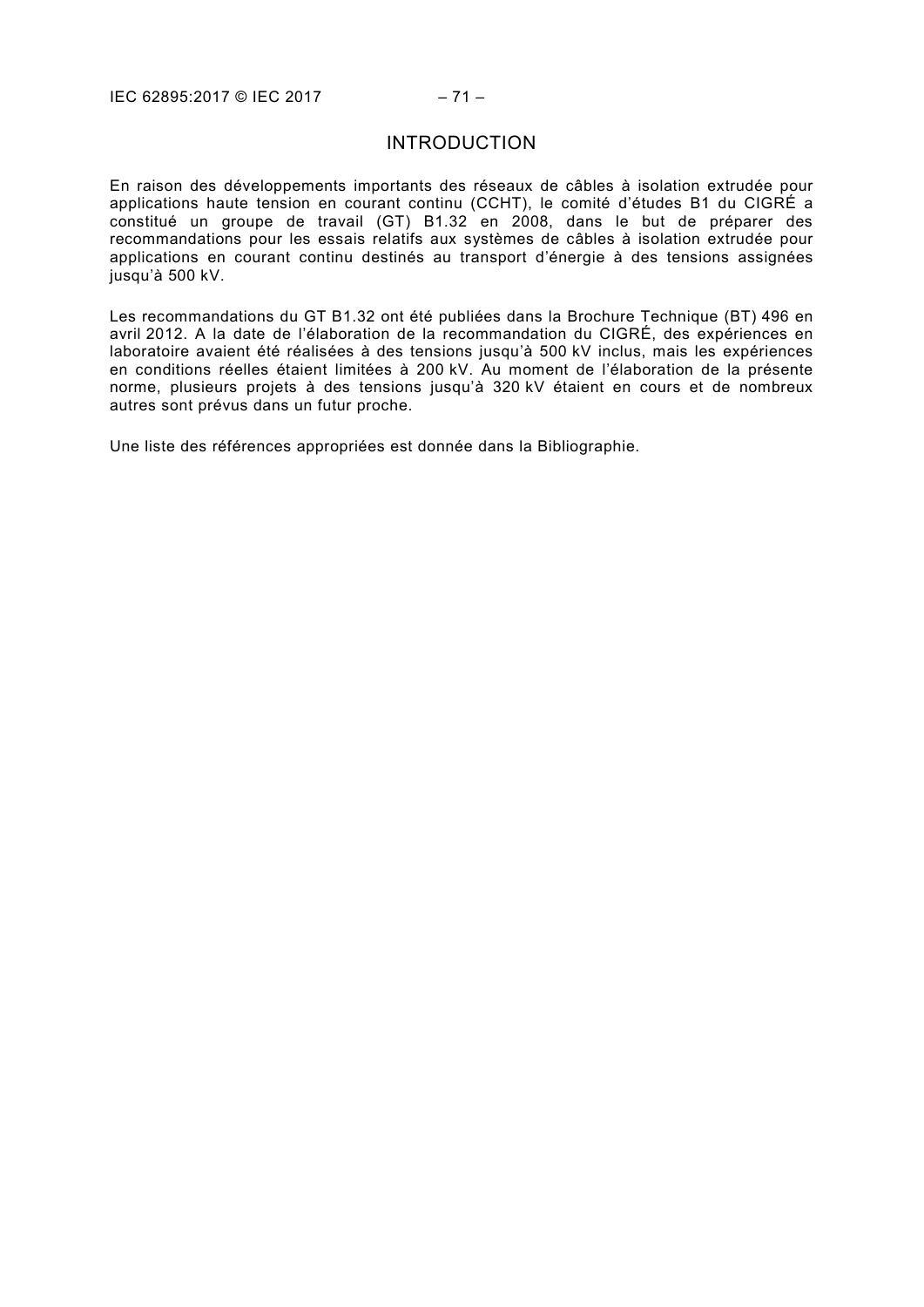### **CÂBLES HAUTE TENSION EN COURANT CONTINU (CCHT) – CÂBLES D'ÉNERGIE À ISOLATION EXTRUDÉE ET LEURS ACCESSOIRES POUR DES TENSIONS ASSIGNÉES JUSQU'À 320 kV POUR LES APPLICATIONS TERRESTRES – MÉTHODES ET EXIGENCES D'ESSAI**

#### <span id="page-19-0"></span>**1 Domaine d'application**

La présente Norme internationale spécifie les méthodes et exigences d'essai applicables aux systèmes de câbles d'énergie à haute tension en courant continu, comprenant les câbles à isolation extrudée et leurs accessoires, pour installations terrestres fixes, pour des tensions assignées jusqu'à 320 kV.

Dans le cadre du domaine d'application de la présente norme, le terme «extrudé» signifie une enveloppe réalisée par extrusion de matières thermoplastiques (par exemple, polyéthylène) ou de matières réticulées (par exemple, polyéthylène réticulé, caoutchouc éthylènepropylène, etc.). Le matériau peut être non chargé ou chargé (par exemple, de matière minérale ou de carbone).

Les exigences sont applicables aux câbles monoconducteurs combinés à leurs accessoires, extrémités extérieures et pour postes sous enveloppe métallique à isolation gazeuse, jonctions et jonctions asymétriques, pour des conditions habituelles d'installation et de fonctionnement, mais pas à des câbles spéciaux et à leurs accessoires comme les câbles sous-marins, pour lesquels il peut être nécessaire d'apporter des modifications aux essais normaux ou d'élaborer des conditions d'essai particulières.

#### <span id="page-19-1"></span>**2 Références normatives**

Les documents suivants cités dans le texte constituent, pour tout ou partie de leur contenu, des exigences du présent document. Pour les références datées, seule l'édition citée s'applique. Pour les références non datées, la dernière édition du document de référence s'applique (y compris les éventuels amendements).

IEC 60060-2, *Techniques des essais à haute tension – Partie 2: Systèmes de mesure*

IEC 60228, *Ames des câbles isolés*

IEC 60229, *Câbles électriques – Essais sur les gaines extérieures extrudées avec fonction spéciale de protection*

IEC 60230, *Essais de choc des câbles et de leurs accessoires*

IEC 60287-1-1:2006, *Câbles électriques – Calcul du courant admissible – Partie 1-1: Equations de l'intensité du courant admissible (facteur de charge 100 %) et calcul des pertes – Généralités* IEC 60287-1-1:2006/AMD1:2014

IEC 60332-1-2, *Essais des câbles électriques et à fibres optiques soumis au feu – Partie 1-2: Essai de propagation verticale de la flamme sur conducteur ou câble isolé – Procédure pour flamme à prémélange de 1 kW*

IEC 60502-2:2014, *Câbles d'énergie à isolant extrudé et leurs accessoires pour des tensions assignées de 1 kV (Um = 1,2 kV) à 30 kV (Um = 36 kV) – Partie 2: Câbles de tensions assignées de 6 kV (Um = 7,2 kV) à 30 kV (U<sup>m</sup> = 36 kV)*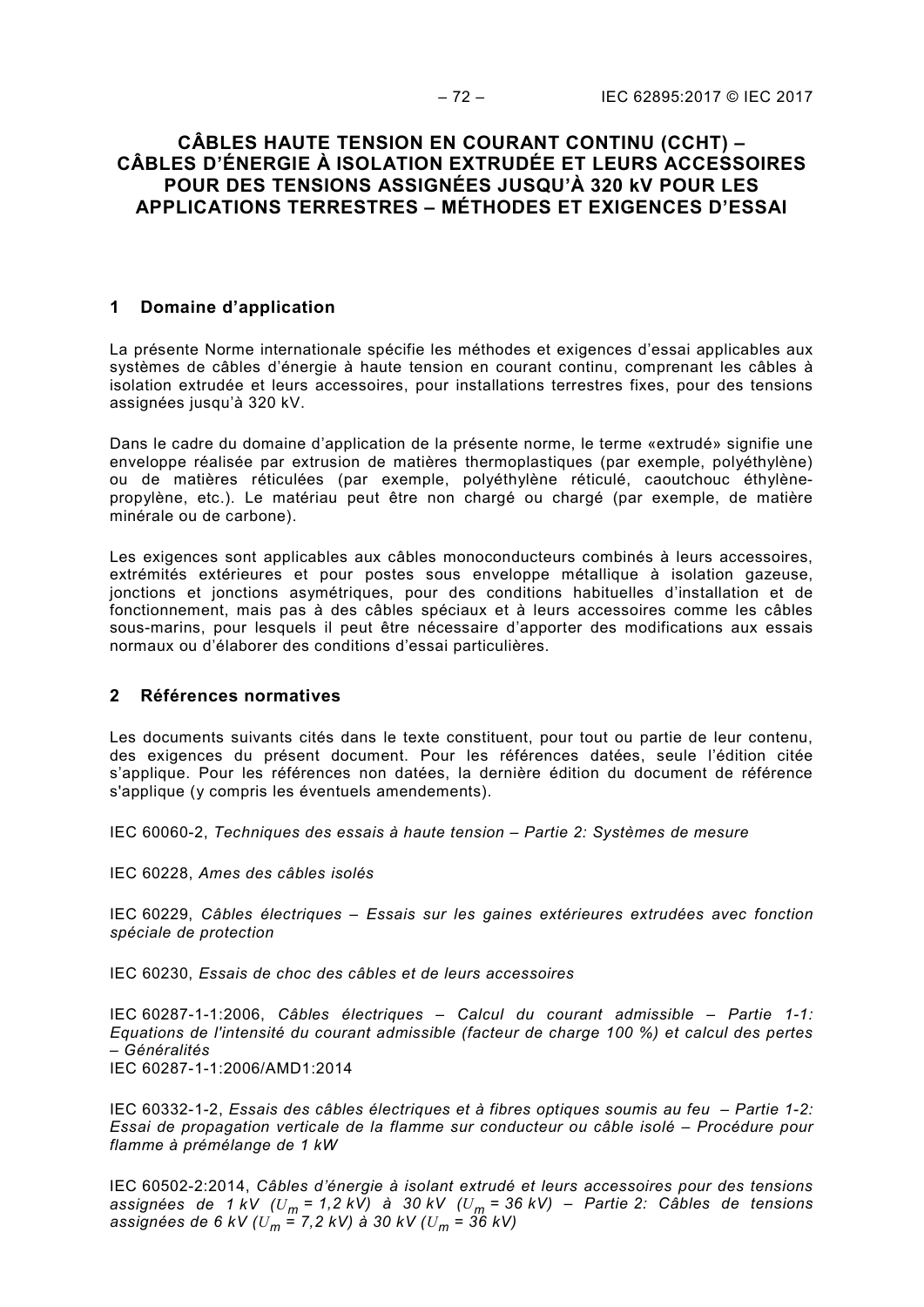IEC 62895:2017 © IEC 2017 – 73 –

IEC 60502-4, *Câbles d'énergie à isolant extrudé et leurs accessoires pour des tensions assignées de 1 kV (U<sup>m</sup> = 1,2 kV) à 30 kV (Um = 36 kV) – Partie 4: Exigences d'essai pour accessoires de câbles de tensions assignées de 6 kV (U<sup>m</sup> = 7,2 kV) à 30 kV (U<sup>m</sup> = 36 kV)*

IEC 60811-201, *Câbles électriques et à fibres optiques – Méthodes d'essai pour les matériaux non-métalliques – Partie 201: Essais généraux – Mesure de l'épaisseur des enveloppes isolantes*

IEC 60811-202, *Câbles électriques et à fibres optiques – Méthodes d'essai pour les matériaux non-métalliques – Partie 202: Essais généraux – Mesure de l'épaisseur des gaines non métalliques*

IEC 60811-203, *Câbles électriques et à fibres optiques – Méthodes d'essai pour les matériaux non-métalliques – Partie 203: Essais généraux – Mesure des dimensions extérieures*

IEC 60811-401, *Câbles électriques et à fibres optiques – Méthodes d'essai pour les matériaux non-métalliques – Partie 401: Essais divers – Méthodes de vieillissement thermique – Vieillissement en étuve à air*

IEC 60811-403, *Câbles électriques et à fibres optiques – Méthodes d'essai pour les matériaux non-métalliques – Partie 403: Essais divers – Essai de résistance à l'ozone sur les mélanges réticulés*

IEC 60811-409, *Câbles électriques et à fibres optiques – Méthodes d'essai pour les matériaux non-métalliques – Partie 409: Essais divers – Essai de perte de masse des enveloppes isolantes et gaines thermoplastiques*

IEC 60811-412, *Câbles électriques et à fibres optiques – Méthodes d'essai pour les matériaux non-métalliques – Partie 412: Essais divers – Méthodes de vieillissement thermique – Vieillissement dans une bombe à air*

IEC 60811-501, *Câbles électriques et à fibres optiques – Méthodes d'essai pour les matériaux non-métalliques – Partie 501: Essais mécaniques – Détermination des propriétés mécaniques des mélanges pour les enveloppes isolantes et les gaines*

IEC 60811-505, *Câbles électriques et à fibres optiques – Méthodes d'essai pour les matériaux non-métalliques – Partie 505: Essais mécaniques – Essai d'allongement à basse température pour les enveloppes isolantes et les gaines*

IEC 60811-506, *Câbles électriques et à fibres optiques – Méthodes d'essai pour les matériaux non-métalliques – Partie 506: Essais mécaniques – Essai de choc à basse température pour les enveloppes isolantes et les gaines*

IEC 60811-507, *Câbles électriques et à fibres optiques – Méthodes d'essai pour les matériaux non-métalliques – Partie 507: Essais mécaniques – Essai d'allongement à chaud pour les matériaux réticulés*

IEC 60811-508, *Câbles électriques et à fibres optiques – Méthodes d'essai pour les matériaux non-métalliques – Partie 508: Essais mécaniques – Essai de pression à température élevée pour les enveloppes isolantes et les gaines*

IEC 60811-509, *Câbles électriques et à fibres optiques – Méthodes d'essai pour les matériaux non-métalliques – Partie 509: Essais mécaniques – Essai de résistance à la fissuration des enveloppes isolantes et des gaines (essai de choc thermique)*